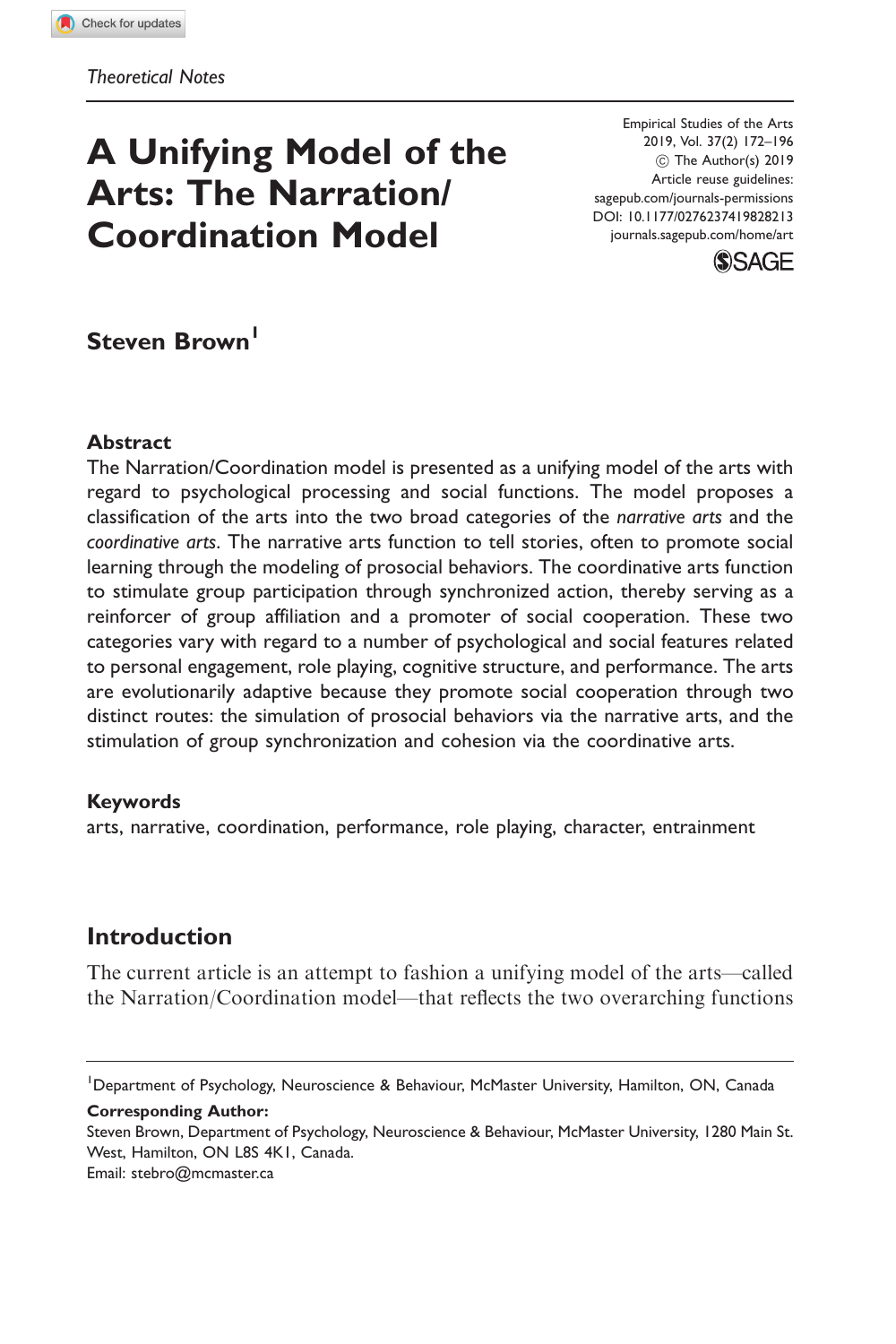that I ascribe to the arts in their collectivity. While most analyses of the arts in both the humanities and the sciences focus on individual branches (such as music, literature, or visual art), there is a strong need to develop concepts that unify the arts as a general domain of human cognition and behavior, not least to support the aim of understanding the evolution and neuroscience of the arts. An interest in both the unification and classification of the arts has deep historical roots. Throughout much of history since the time of the ancient Greeks, the arts have been compared with one another (Kristeller, 1951, 1952; Malek, 1974; Young, 2015), often times to make statements about the "superiority" of one form over others. Such comparative thinking about the arts occurred nearly independently of the arts' connection with beauty (Kristeller, 1951), despite the pervasive modern trend to reduce the arts to aesthetic processing (see Brown & Dissanayake, 2009).

The earliest unification of the arts in Western thinking was the integration of several branches of the arts by Plato and Aristotle into the "imitative arts" (Aristotle, 335 BCE/1996; Plato, 380 BCE/1968; Shiner, 2001; Williams, 2004), which is an inspiration for my own category of "narrative arts." This included not only poetry and painting but also music and dance. The arts were considered as distinct from nature itself but at the same time were seen as being mimetic representations of it, hence the term imitative. A separate concept of the "liberal arts" was developed in the Roman period, connoting those arts that someone would need to know in order to be a free person. However, the only component that we could consider as an artform in modern times was music (as in music theory), which was seen as being closely related to the liberal arts of astronomy and mathematics (Kristeller, 1951).

The modern conception of the "fine arts" (as distinct from "mechanical arts") was a culmination of previous thinking that occurred in the early 18th century at approximately the same time that the earliest treatises on aesthetics were being published, although there is active debate as to whether the "fine arts" that were codified in the 18th century are any different than the grouping of imitative arts originally formulated by the ancient Greeks (Porter, 2009; Shiner, 2009; Young, 2015). A key work from this period was Charles Batteux's (1746/2015) book The Fine Arts Reduced to a Single Principle, which proposed a basic core of five fine arts: music, poetry, painting, sculpture, and dance, where theatre was viewed as a synthesis of these artforms (Malek, 1974; Young, 2015). This book was typical of the "sister arts" movement of the period (Kristeller, 1952; Malek, 1974), which continued the ancient tradition of identifying deep psychological kinships among the arts, for example, relating music to poetry and poetry to painting. Hence, long before the cognitive revolution of the 20th century, theorists from the ancient Greeks through to the Enlightenment period not only proposed classifications of the arts but described strong cognitive parallels among them using analogical arguments. It is unfortunate that intellectual interest in such ideas more or less disappeared by the 20th century. In addition, the current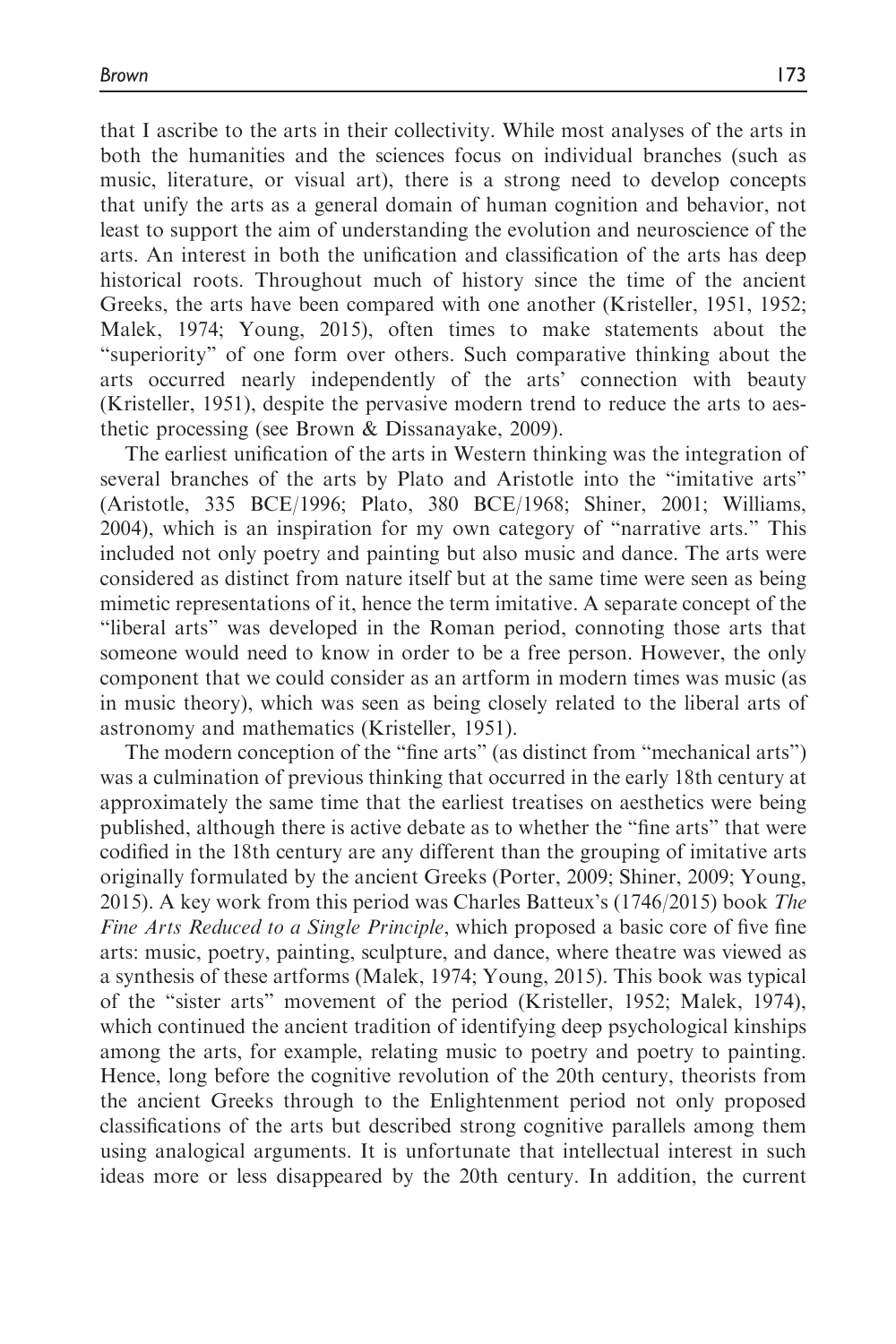psychological reduction of the arts to aesthetics has taken focus away from the strong historical tradition of comparing the arts with one another and of examining both what the arts have in common and what distinguishes artforms from one another.

With this historical background in mind, I want to propose a non-aesthetic classification of the arts into two broad functional categories, what I will refer to as the *narrative arts* and the *coordinative arts*.<sup>1</sup> The narrative arts function to tell stories, often to promote social learning through the modeling of prosocial behaviors (Boyd, 2009; Gottschall, 2012; Mar & Oatley, 2008). The coordinative arts function to stimulate collective participation through synchronized action, thereby serving as a reinforcer of group affiliation, a symbol of group unity, and a promoter of cooperation (Brown, 2000; Launay, Tarr, & Dunbar, 2016; Reddish, Fischer, & Bulbulia, 2013). In fact, the promotion of social cooperation unites the two categories of the arts from a functional perspective. Excluded from my two categories of the arts are forms that are neither narrative nor coordinative in any clear manner, such as the decorative arts, architecture, gardening, and chemical arts such as gastronomy and perfumery, among others. Dissanayake's (1988, 2009) aesthetic concept of "artification" nicely fills the void left in my classification system. Artification refers to the production process of "making special" through mechanisms of ornamentation and stylization. It can apply to both performance forms such as dance (e.g., stylizing everyday movement patterns into dance) and static objects like articles of clothing. Dissanayake's structural and aesthetic approach to defining the arts is an important complement to my functional and non-aesthetic classification of the arts.

Figure 1 lists typical artforms in each of the two categories. The narrative arts are made up of both static forms, like literature and the visual arts (the latter including both two-dimensional and three-dimensional forms), and performance forms, like theatre, oral storytelling, and cinema. I next divide the performing arts into narrated forms (like oral storytelling) and acted-out forms in which performers embody characters via portrayal, as seen in theatre, cinema, and narrative forms of dance. (The static arts are all narrated forms.) This division essentially maps onto that between literature and theatre in the humanities. It follows from Plato's distinction in the Republic (380 BCE/1968) between diegesis and mimesis, where diegetic forms of narrative are those that are produced from the perspective of the storyteller and mimetic forms are those that involve impersonation of the characters of a story, as seen in theatre (Halliwell, 2014). My second category, the coordinative arts, is made up of the performing arts of music and dance. Coordinative behaviors like group speech (Cummins, 2013) are excluded from this category since they are not typically considered as arts behaviors, although they are common in religious worship and even in the context of group rapping. The coordinative arts, in combination with the performance forms of the narrative arts, collectively comprise the performing arts (Figure 1). The narrative arts and coordinative arts are by no means mutually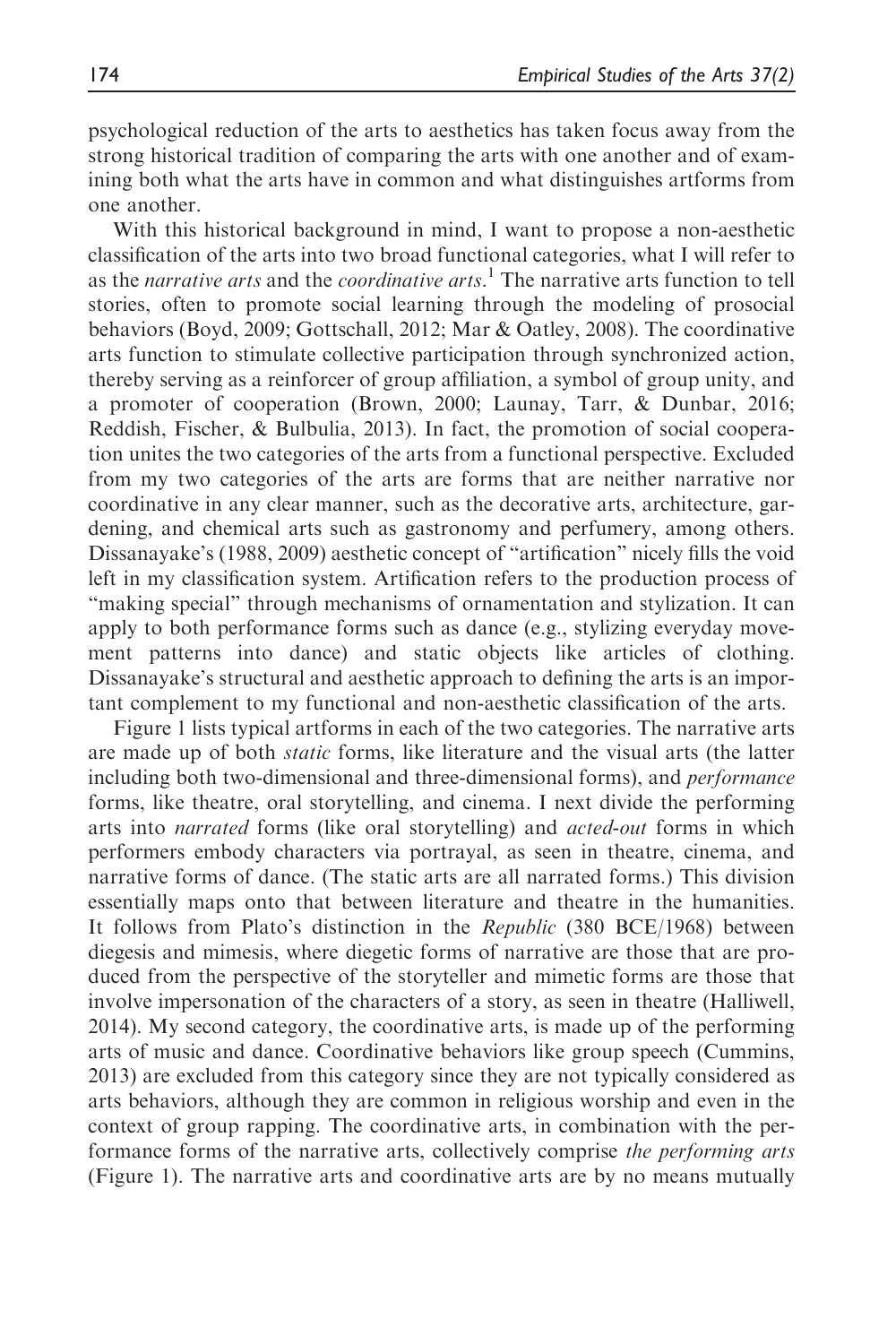

Figure 1. A classification of the arts into narrative and coordinative categories. The narrative arts are comprised of both static and performance forms, while the coordinative arts are comprised of performance forms alone. The performance forms of the narrative arts can be either "narrated" from a third-person perspective (i.e., diegetic) or "acted out" from a fictional first-person perspective (i.e., mimetic), a distinction that maps onto that between literature and theatre, respectively. The dashed line with arrows signifies that the performance forms of the narrative arts in combination with the coordinative arts collectively comprise the performing arts.

exclusive. Artforms that interface the two categories are seen especially with the performing arts, including narrative forms of dance (such as ballet) and processes of "musical narration" (Brown, 2018) in which music is used as an accompaniment to narrative artforms in order to accentuate the emotional meaning of the narrative, as seen ubiquitously in songs with words, and underscore in cinema (Cohen, 2013, 2015; Gorbman, 1987; Tan et al., 2017). Musical narration takes advantage of the emotional language of music—including scale systems and expressive devices like tempo and loudness—to superimpose a layer of musical meaning onto existing narrative meanings.

Before proceeding to examine the cognitive and social features of these two branches of the arts, I would like to provide some qualifications on the classification scheme shown in Figure 1. I am using the term narrative arts quite generally to apply to a broad array of artforms, even though the standard definition of narrative typically only applies to literature (Bortolussi & Dixon, 2003). Hence, I am using the term narrative multimodally to refer to any artform that can be representational or that can convey a story (Abbott, 2008), including figurative forms of visual art and narrative forms of gesturing through pantomime and dance (Yuan, Major-Giradin, & Brown, 2018). This does not mean that all forms of visual art and dance need be narrative. Quite the contrary, much of it is abstract. For dance, this is not a problem since I argue that dance is principally a coordinative art. However, this is more problematic for visual art.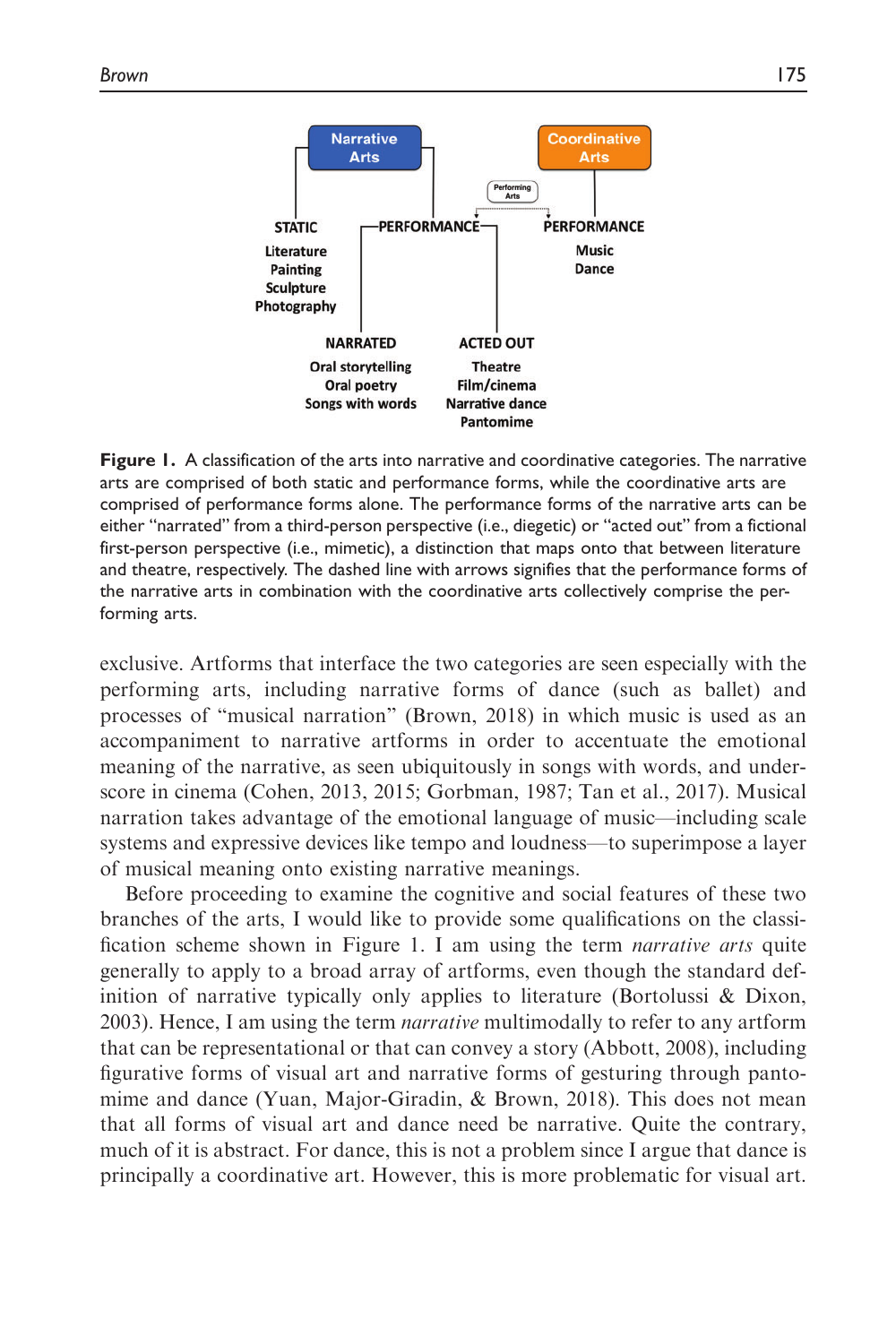We know from the historical record that geometric forms of rock art preceded figurative images by tens of thousands of years (Henshilwood et al., 2011; Joordens et al., 2015; Texier et al., 2010). However, it is more difficult to establish the "art" status of such geometrics, compared to representational forms of production, which are much less disputed by scholars as intentionally created products with identifiable referents, such as the animal images depicted in the caves of Lascaux and Chauvet (Bahn, 1998; White, 2003). Next, the performance-based versions of the narrative arts can occur by diegesis through narration in the third person, $<sup>2</sup>$  or they can occur through mimesis by means of</sup> character portrayal by actors in theatre and narrative forms of dance. Such acting should not be referred to as third person. To my mind, the best description of this perspective is "fictional first-person" (Brown, Cockett, & Yuan, 2019), since the actor is creating a first-person presentation but is doing so of a person that she or he is not. Using the term third person—which implies the use of third-person pronouns such as he and she—only creates confusion, since the actor is doing an impersonation ("I"), not a description ("he" and "she"). The use of the term first person is equally confusing since the character is not the same person as the actor.

Looking now to modalities of production, the narrative arts are based on a "narrative triad" comprised of language, gesture, and visual images (Yuan et al., 2018). These are the three principal modalities by which people are able to representationally convey narrative ideas during communication, where these forms can work either alone or in combination (Clark, 2016). Language itself can be conveyed both vocally (speech, songs with words) and visually (writing, sign language). Regarding music, most theorists believe that music on its own lacks the ability to convey semantic information the way that words, gestures, and images readily do (Davies, 1994; but see Patel, 2008), suggesting that music is more of a narrative-supporting art than a narrative art per se, as was mentioned earlier with reference to "musical narration." Next, the coordinative arts can be conveyed through sounding mechanisms that are perceived acoustically (i.e., the voice, musical instruments, body percussion) or through kinetic gestures that are perceived visually and proprioceptively. Rhythm is a key feature of the coordinative arts (Chauvigné, Gitau, & Brown, 2014; Keller, Novembre, & Hove, 2014). Rhythm appears to be a domain-general system that mediates production across the coordinative arts and thus across the various effectors of the voice and body. This permits combinations between two or more artforms, such as setting poetry to music or choreographing dance to music (Brown, 2018).

An important topic that is beyond the scope of the current article is the extent to which what I am calling the narrative arts maps onto the ancient classification of imitative arts. As mentioned earlier with respect to the narrative triad, the narrative arts are intimately associated with the cognitive capacity for representation and depiction, as mediated through language, gesture, and image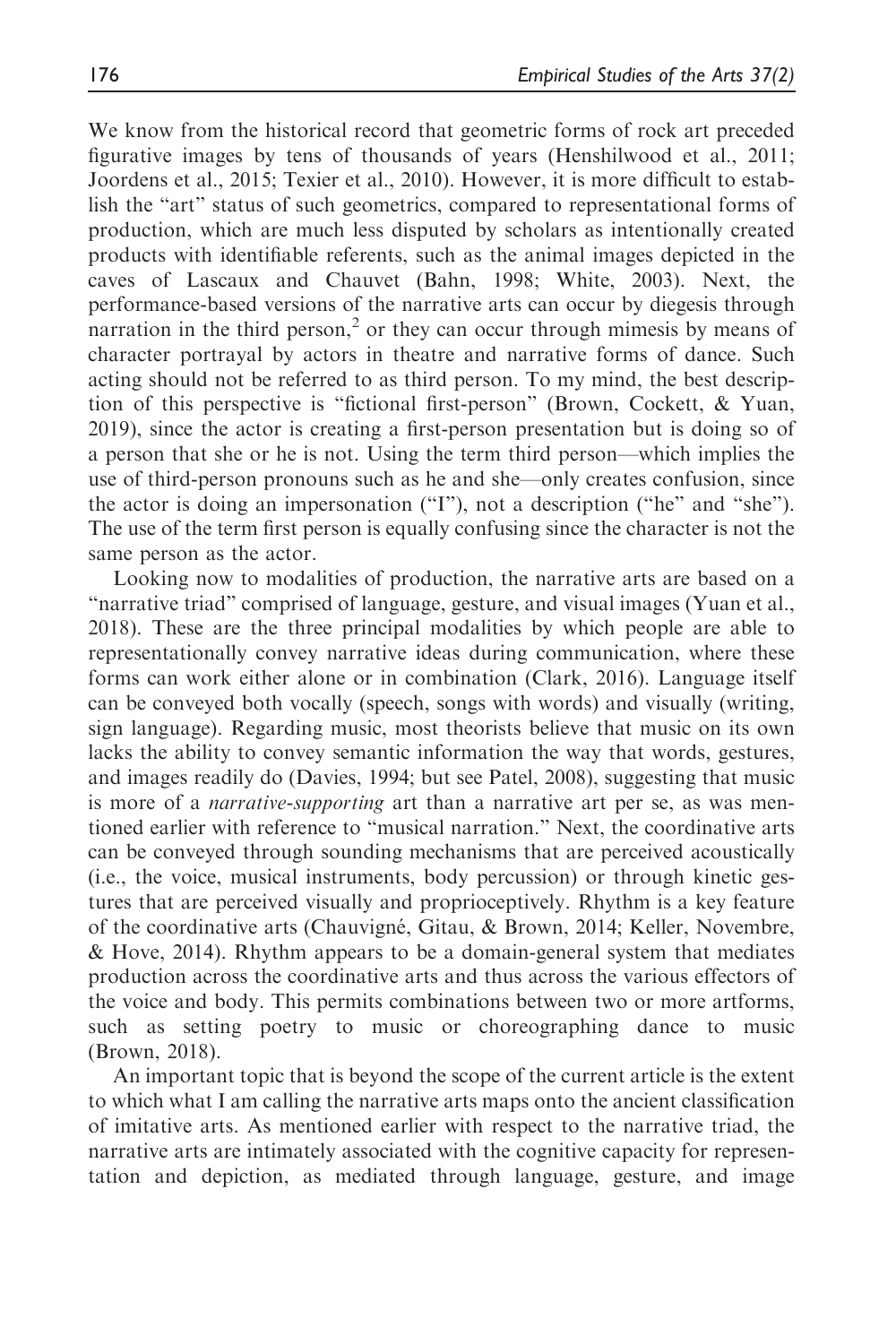production. The narrative arts thus serve a critical social function in depicting "either the kind of thing that was or is the case; or the kind of thing that is said or thought to be the case; or the kind of thing that ought to be the case" (Aristotle, 335 BCE/1996, p. 42). Hence, my use of the term narrative arts (rather than imitative arts) is done to highlight the functional role of these artforms in recounting information about people, objects, and events. It is telling that the ascendency of the aesthetic view of the arts has been accompanied by a reduction of focus on the social functions of the arts as well as on the cognitive kinships among the arts. Hence, I would call for a non-aesthetic view of the arts that emphasizes the (a) the social functions of the arts, (b) classification of the arts, (c) the connections between the arts and cognition, and (d) the interrelationships among artforms.

With this classification scheme in mind, the remainder of the article will compare the narrative and coordinative arts with respect to how people engage in them, the types of role playing that occur in them, the overriding cognitive structures that drive them, and how these structures are played out in performance. The article concludes with a functional discussion that makes reference to a cognitive process that may unify narration and coordination at the neurocognitive level, namely, mentalizing. Figure 2 provides a graphic representation of the Narration/Coordination model, and Figure 3 presents a comparison of the key features of the narrative arts and coordinative arts, mirroring the text presentation.

## Engagement: Simulation Versus Participation

The two categories of the arts differ strikingly in how people experience them. Engagement with the narrative arts occurs cognitively through a simulation of scenarios (Mar & Oatley, 2008; Oatley, 1994; Walton, 1990), while engagement with the coordinative arts occurs behaviorally through collective participation in group rituals. In addition, the simulated scenarios of the narrative arts depict a storyworld that the observer is not a part of (Herman, 2013; Oatley, 1999), whereas the coordinative arts occur in the real world of the participant. The narrative arts are produced as forms of depiction or re-creation. Stories are presented as simulations of scenarios representing social interactions in a storyworld, whether fictional or nonfictional. Perceivers of the narrative arts experience these scenarios in a third-person manner, generally through their cognitive and emotional relationship with characters, who serve as vehicles for the actions of the story. The perceiver experiences the story as an outside observer, not as a direct participant in the scenario (Oatley, 1999). She or he uses theory-of-mind and empathy mechanisms to relate to the characters in the story (Mar & Oatley, 2008; Oatley, 1994, 1999), attempting to assume the perspective of the story's protagonist through a process of focalization (Abbott, 2008). The emotions experienced by the perceiver are generally vicarious emotions mediated through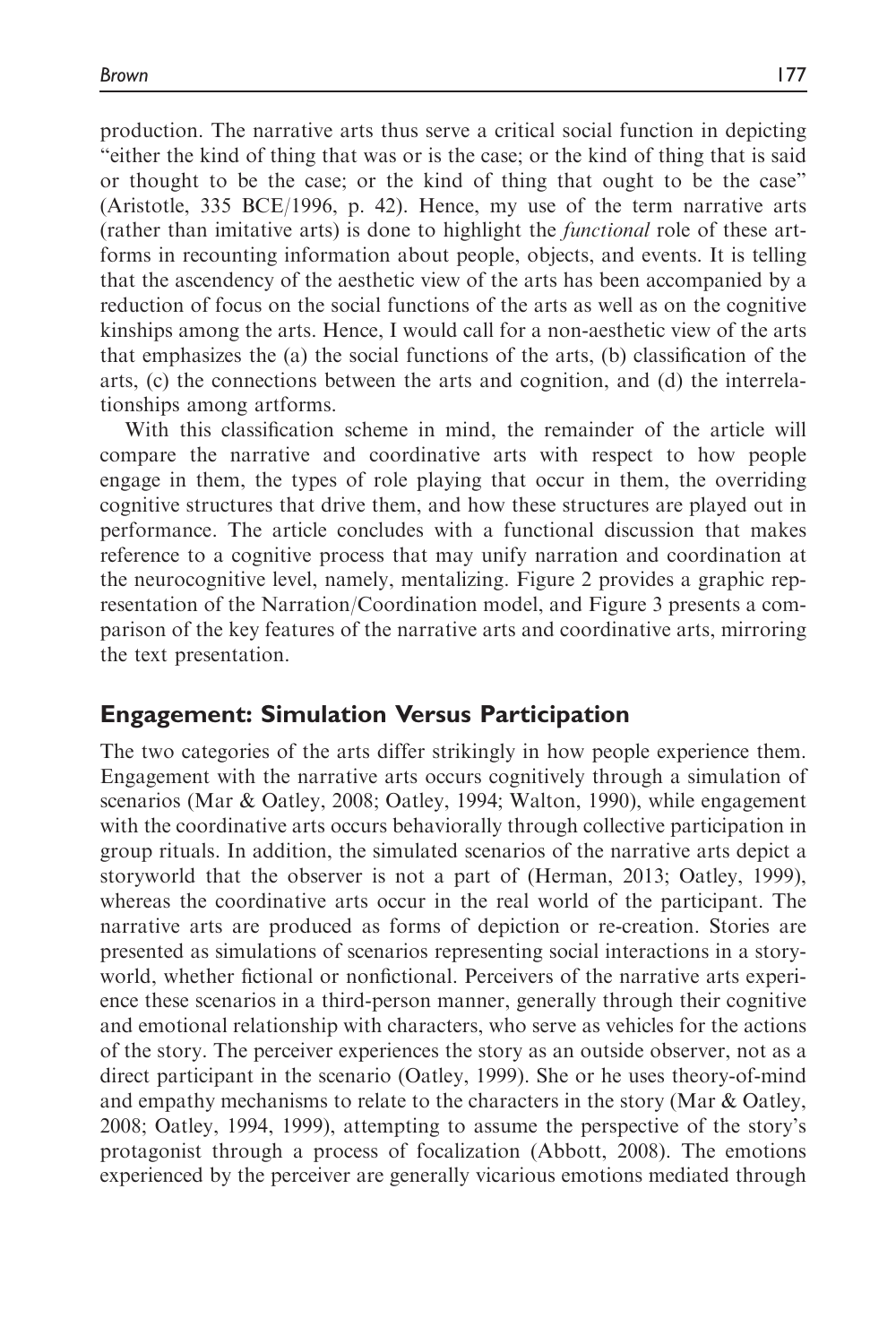

Figure 2. The Narration/Coordination model of the arts. The narrative arts and coordinative arts differ with respect to (a) how people engage in them, (b) the kinds of role playing that dominate them, (c) the cognitive structures that drive them, and (d) the manners in which role playing occurs in performance. "Antagonistic roles" include friend and foe. "Coordinative roles" include leader, follower, and coequal. The dashed line in the middle of the figure signifies that the two branches of the arts interface in certain key respects. On the one hand, status differences among people can contribute to the antagonism that is depicted in stories; many stories are about a protagonist's desire to improve or redeem his or her social status. On the other, antagonisms between group members are one context in which the coordinative arts operate, where such arts act to improve group stability through shared emotional experiences in participative rituals.

the characters' emotional experiences. In theatrical forms of the narrative arts (including narrative dance), performers embody the characters on stage and work to expressively convey their emotions to audience members through modulations in their vocal prosody, facial expression, and body gesturing (Berry & Brown, 2019; Kemp, 2012; Konijn, 2000). There are a number of interesting everyday behaviors outside of the arts that I have referred to elsewhere as "proto-acting" (Brown, 2017)—including pretend play in children (Harris, 2000; Walton, 1990) and role-playing-based video games (Hitchens & Drachen, 2009; Shulman, 2017; Tychsen et al., 2006)—in which people have the ability to cross the threshold and serve as active participants in fictional storyworlds, in contrast to the outsider role that they more typically play when they are readers, film viewers, and theatre goers.

The coordinative arts are quite different from the narrative arts since people engage in them in a participative manner in the real world, although they can also be audience members who observe other people performing (Schechner, 2013). In coordinative forms such as music making and dancing, people engage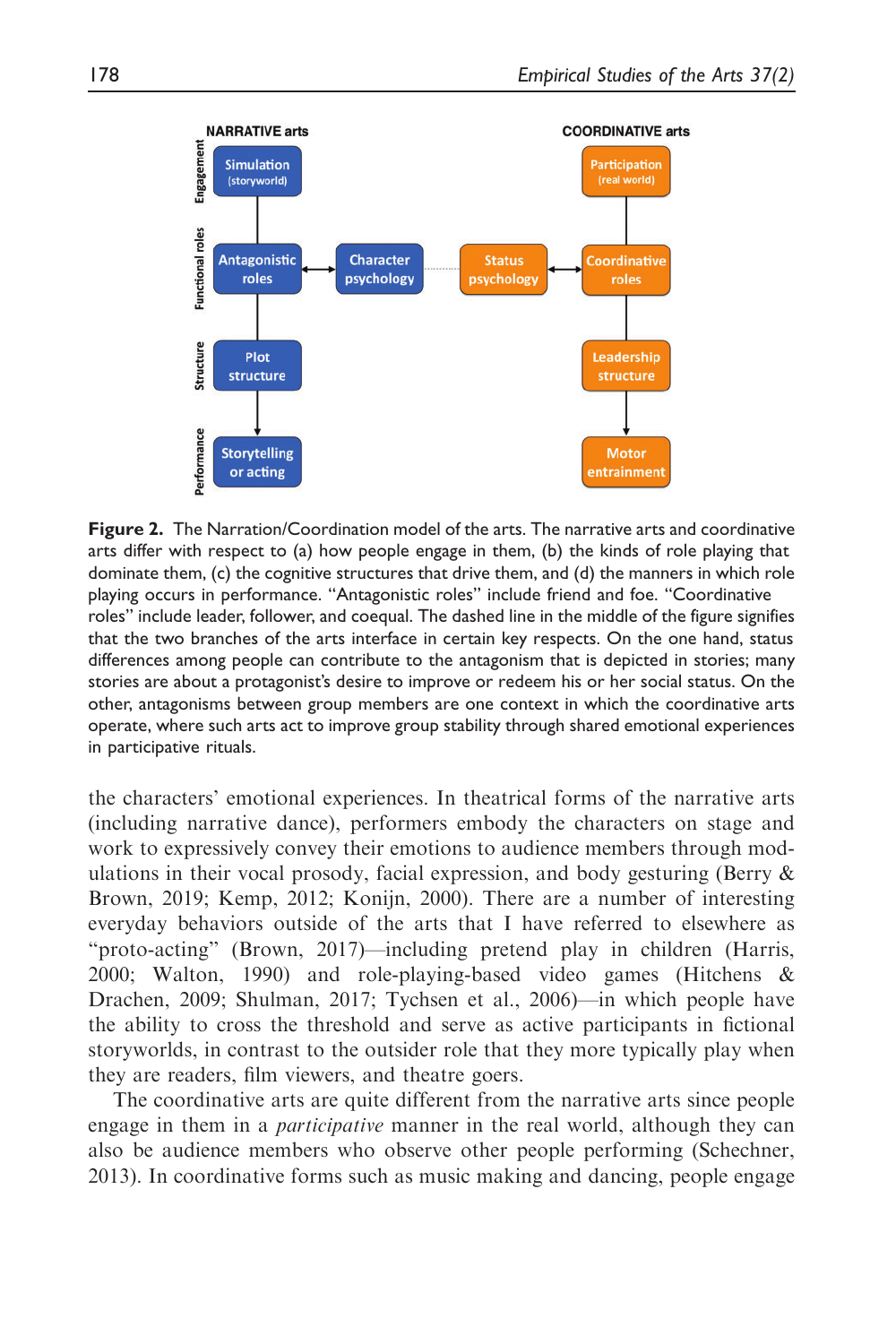|                                         | <b>Narrative Arts</b>                  | <b>Coordinative Arts</b>              |
|-----------------------------------------|----------------------------------------|---------------------------------------|
| I. Engagement                           |                                        |                                       |
| <b>Core Function</b>                    | social learning, behavioral modeling   | entrainment, group cohesion           |
| <b>Manner of Engagement</b>             | simulation, depiction                  | collective participation              |
| <b>Realm of action</b>                  | storyworld                             | real world                            |
| <b>Perspective Taking</b>               | third-person or fictional first-person | first-person                          |
| <b>Cognitive or Behavioral</b>          | cognitive                              | behavioral                            |
| <b>Art Forms</b>                        | theatre, lit, visual arts, narr, dance | music, dance                          |
| <b>Modalities</b>                       | language, gesture, visual images       | voice, instrument, body               |
| II. Role Playing                        |                                        |                                       |
| <b>Self or Other</b>                    | others, characters                     | self in relation to the group         |
| <b>Individual or Group Emphasis</b>     | individual                             | group, collective                     |
| <b>Role Types</b>                       | antagonisic roles; character roles     | coordinative roles; interactive roles |
| <b>Competition or Cooperation</b>       | mainly competition                     | mainly cooperation                    |
| <b>Valence of Social Interactions</b>   | negative or positive                   | mainly positive                       |
| <b>Simulation or Enactment of Roles</b> | simulation                             | enactment                             |
| <b>Aspect of Social Relations</b>       | valence: friend, foe                   | hierarchy: leader, follower, co-equal |
| <b>Simulate or Stimulate Relations</b>  | simulate social relations              | stimulate social relations            |
| <b>Core Psychology</b>                  | character psychology                   | status psychology                     |
| <b>Route to Catharsis</b>               | empathy with character's experiences   | relieving interpersonal conflicts     |
| III. Structure                          |                                        |                                       |
| <b>Core Structure</b>                   | plot structure                         | leadership structure                  |
| <b>Sequentiality or Simultaneity</b>    | sequentiality                          | simultaneity (and sequentiality)      |
| <b>Driving Force</b>                    | endpoint-driven: resolution            | experience-driven: entrainment        |
| IV. Performance                         |                                        |                                       |
| <b>Performance of Roles</b>             | storytelling, acting                   | coordination, entrainment             |
| <b>V. General Considerations</b>        |                                        |                                       |
| <b>Supervenient Function</b>            | social cooperation                     | social cooperation                    |
| <b>Symbolism</b>                        | modeling of social relationships       | modeling of social hierarchies        |
| <b>Mentalizing</b>                      | ToM and empathy with characters        | coordinative ToM wih partners         |
| <b>Temporoparietal junction role</b>    | character mentalizing                  | predictive mentalizing                |

Figure 3. Comparative features of the narrative arts and the coordinative arts. lit., literature; narr., narrative; ToM, theory-of-mind.

in the performance, doing so in the first-person manner of an active participant in the performance, whether this be a formal or recreational performance. People synchronize their sound productions or body movements with one another through motor-entrainment mechanisms in order to achieve interpersonal coordination (Keller et al., 2014; Sebanz, Bekkering, & Knoblich, 2006). The ethnomusicology and ethnochoreology literatures abound with examples of group rituals across all world cultures in which music and dance are created not only by groups of people but for them as well (Blacking, 1973; Brown, 2000; Dissanayake, 1988, 2006; Lomax, 1968; Nettl, 1983; Schechner, 2013). The synchronous vocal and kinetic behaviors of the coordinative arts comprise a defining feature of the human species compared to all other primates (Merchant & Koning, 2014). In addition, among humans themselves, such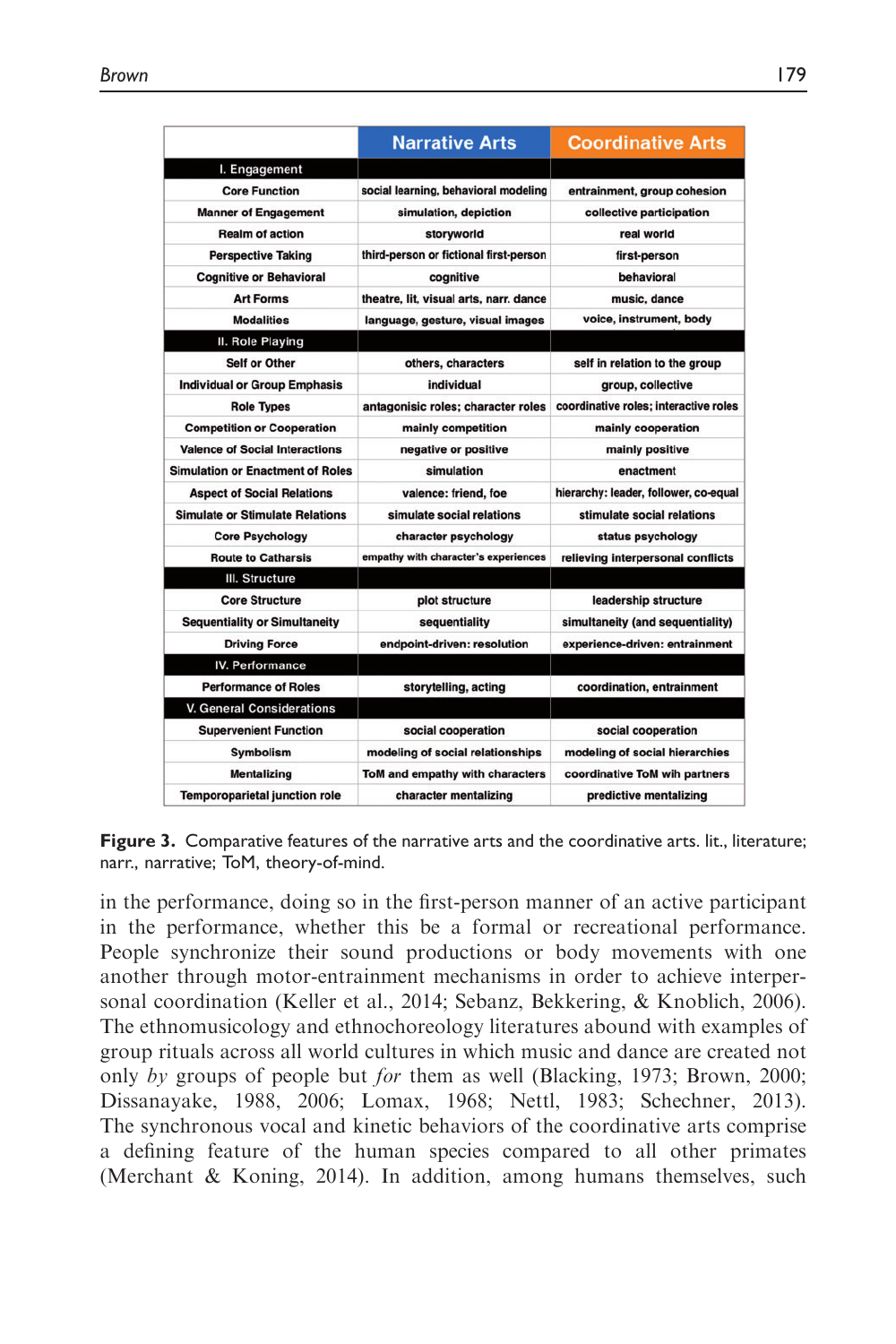behaviors are strongly linked with the domain of the arts and have few counterparts in general social behavior. Synchronous speech is perhaps the main example of this (Cummins, 2013), although it is quite rare in its occurrence compared to music and dance as social behaviors.

A critique of my focus on indigenous cultures as a model for how the coordinative arts operate is that modern cultures have become, to large extent, divorced from such group-participative practices, instead replacing them with private listening experiences using media technology. The same critique applies to many other social practices that have undergone transformations as cultures have become more complex and dispersed, and as the experiences have come to depend on mass media, instead of direct personal interactions. One response to this critique is that the primordial coordinative function of music has simply been lost for many contemporary people, being replaced by a different type of experience grounded in aesthetics and emotion regulation. A second response is that the focus of collective emotional experience has switched from group production to group perception through public assembly at concerts (Radbourne, Johanson, Glow, & White, 2009), which occurs ubiquitously in all contemporary cultures. A third response is that a listener of music using media can experience a type of virtual coordination with the musician(s) via processes of rhythmic and emotional attunement that might occur during the listening experience. A fourth response is that the pervasive function of music in subculture identification and discourse (Osbergy, 2014), especially among youth, indicates that the coordinative function of music is present but is acting in a nonsynchronous fashion through bouts of individual listening, although it can also occur more synchronously through bouts of group listening, such as when friends get together to listen to music or watch music videos.

## Role Playing: Antagonistic Versus Coordinative Roles

Role playing is central to how both categories of the arts function. In discussing this topic, I want to distinguish "character roles" from "functional roles." Character roles relate to the concept of identity (Kemp, 2012; Stanislavski, 1949; Wilshire, 1982), such as when we say that "Joe Smith will be playing the role of Romeo in today's performance of Romeo and Juliet." This alludes to the fact that Joe can present himself in public as having the identity of either Joe or Romeo, depending on the social context. Functional roles, by contrast, relate to the purpose that a person serves in a given social system or social activity. Joe would serve the functional role of "actor" in a theatrical performance of Romeo and Juliet, but other people would serve the roles of stage hand, audience member, ticket seller, understudy, and so on. Functional roles are typically organized along the lines of a social hierarchy that reflects the division of labor necessary to collectively produce a group activity. Whereas role playing of the character type occurs uniquely in the theatrical arts and related everyday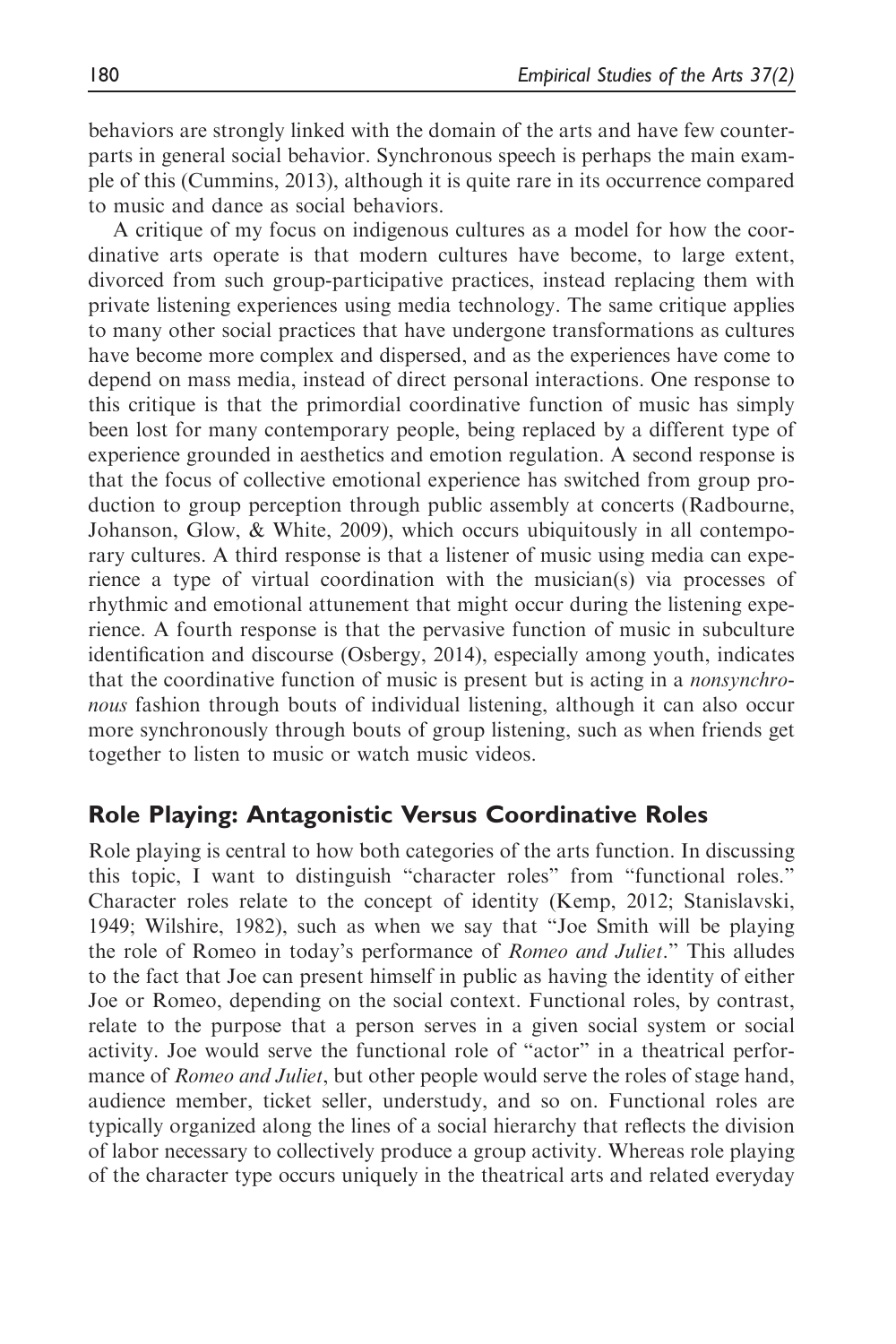forms of character portrayal (Brown, 2017), functional roles are found prominently in both branches of the arts, although they emphasize different types of roles within the social systems that they represent. According to the dramaturgical perspective in social psychology (Goffman, 1959; Shulman, 2017), people adopt different "personas" while performing different functional roles. However, these personas are all variants of the *self*, and this makes them fundamentally different from the characters that are portrayed when people adopt character roles in the theatrical arts (e.g., Romeo).

A major difference between the two categories of the arts with respect to functional roles is that the narrative arts deal mainly with antagonistic roles (and thus competition), whereas the coordinative arts generally deal with coordinative roles (and thus cooperation). In addition, the narrative arts depict antagonistic roles in the context of simulated storyworlds, whereas the coordinative arts work with coordinative roles in the real world of the participant. (Theatrical dance forms like ballet combine both types of functional roles). The narrative arts often depict antagonistic relationships between characters in conflict and how these conflicts are resolved with respect to the welfare of the protagonist of the story (Abbott, 2008; Boyd, 2009). This is played out in terms of standard plot sequences (see later). Antagonistic roles vary with respect to emotional valence from the standpoint of the protagonist, generally along the spectrum of friend (positive) to foe (negative). Central to any plot are negative-valenced characters who are antagonistic to the protagonist (Murphy, 2015; Propp, 1928/ 1958). These are foes or villains who either chronically oppress the protagonist or who thwart his or her attempts to achieve personal goals in a situational manner. Such antagonists are generally people, but they can also be supernatural beings, elements of nature, social mores, technological devices, or even the protagonist himself or herself in stories that highlight people battling with internal conflicts. While antagonistic characters are requirements of just about any type of story, positive-valenced characters are optional but common elements. These are friends and enablers who support the protagonist in his or her goal achievement (Propp, 1928/1958), including sidekicks, fairy godmothers, and gods. Both negative and positive characters span the social hierarchy from friends to parents to children to governmental officials to religious figures to supernatural entities and beyond.

In contrast to this focus on the valence of social relations (friend vs. foe), the coordinative arts deal with the hierarchical structure of social relations, as associated with the power hierarchy and division of labor in a society (Lomax, 1968). Coordinative roles include those of leader, follower, and coequal, reflecting the social status of the self in relation to others. In coordinative arts such as music and dance, these roles and status relationships are enacted in performance and therefore become symbols of status hierarchies in the society as a whole. The performance arrangements of music and dance thus reflect the hierarchical structure of social relations more generally (Lomax, 1968). For example,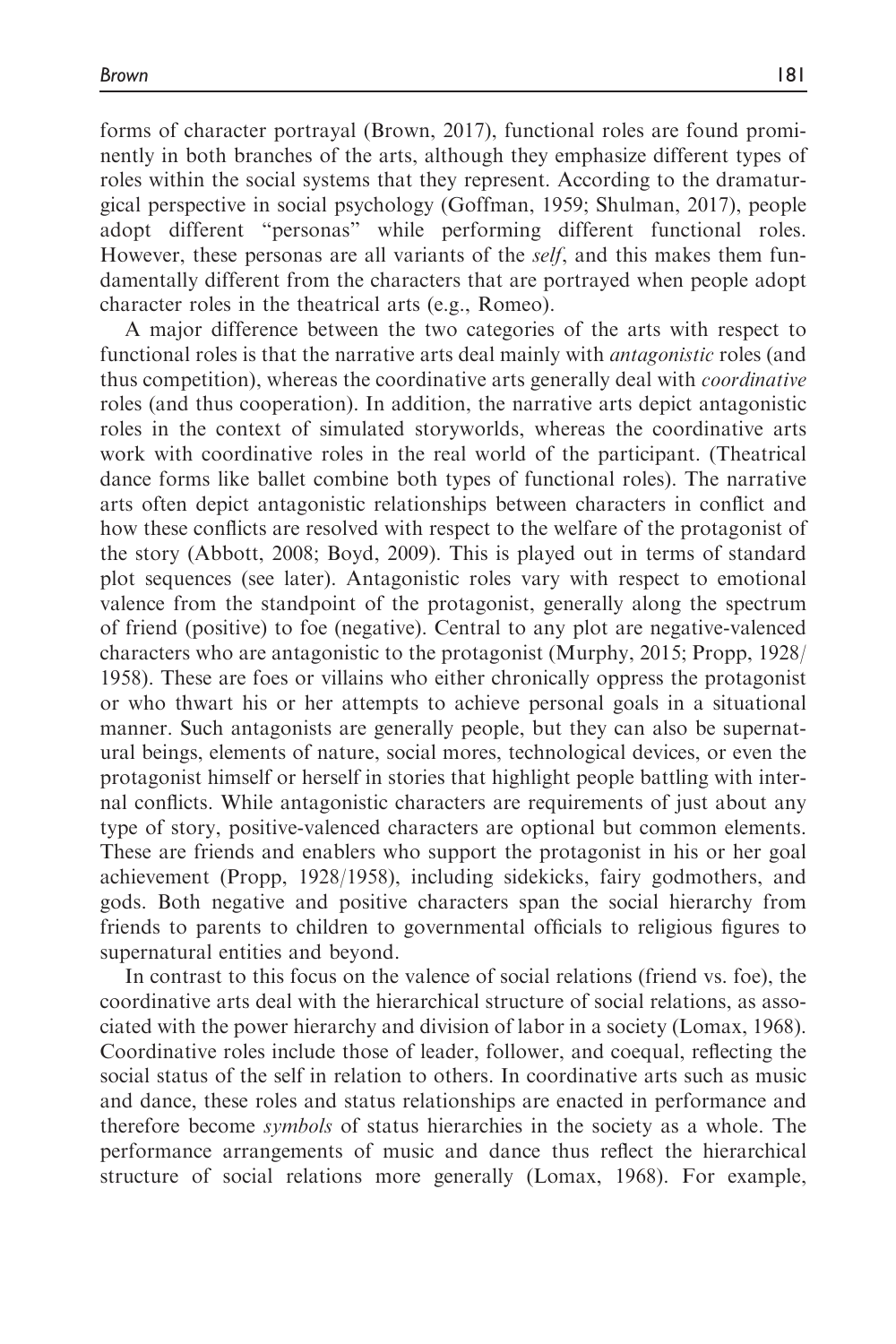circle dances represent an egalitarian arrangement of the participants, while a couple dance like a tango embodies a clear gender-related stratification between a male leader and a female follower.

Antagonistic and coordinative roles overlap in many contexts. For example, some coordinative rituals focus on conflicts and antagonisms (Liénard  $\&$  Boyer, 2006), just as in the narrative arts. After all, social hierarchies can create competitive arrangements among people. Conflict-based coordinative rituals might be performed to overcome social conflicts within the group as well as betweengroup conflicts related to warfare, not to mention less social phenomena like illnesses and droughts. In such contexts, coordinative rituals are problemsolving and conflict-resolving strategies, in the same manner that protagonist actions are within narratives. The aim is to reduce distress and restore a state of balance and stability (Dissanayake, 2017). However, coordinative rituals have many other functions related to group stabilization that have no explicit connection with conflict (Legare & Watson-Jones, 2015), such as recounting origins stories, formalizing marriages, celebrating births, marking annual cycles such as the harvest, among many others. Coordinative rituals are mainly aimed at stabilizing existing social hierarchies, rather than disrupting them. Conflicts arise related to status hierarchies, and so coordinative rituals can be used to smooth out conflicts and restore the status quo. For example, during times of upheavals, such as when leadership changes occur, coordinative rituals function to make transitions smooth and orderly.

A second overlap between antagonistic and coordinative roles relates to the fact that characters in a storyworld experience the same types of social hierarchies that people do in the real world, since stories are often meant to be realistic depictions of worlds that audience members can relate to and mentally engage in. Just as in our own world, the storyworld of Romeo and Juliet contains social hierarchies comprised of parents, friends, love interests, servants, religious figures, governmental officials, and townspeople, among others. This highlights the fact that there is something strikingly recursive about theatre viewing, since some version of our own social world is embedded within the storyworld that we see depicted on the stage of the theatre that we are sitting in. We ourselves are attending a performance of the late 16th century play Romeo and Juliet in the real world, but the storyworld that we are viewing on the stage is a microcosm of the real world, and it contains the same types of social hierarchies—and thus the same types of antagonistic and coordinative roles—that we find in the real world. Perhaps the biggest difference is that the theatre goer experiences her own world in a first-person manner as an active participant, whereas she experiences Romeo and Juliet's world in a third-person manner as an outside observer. However, the kinds of social hierarchies and coordinative roles that are played out in both worlds are often times quite similar.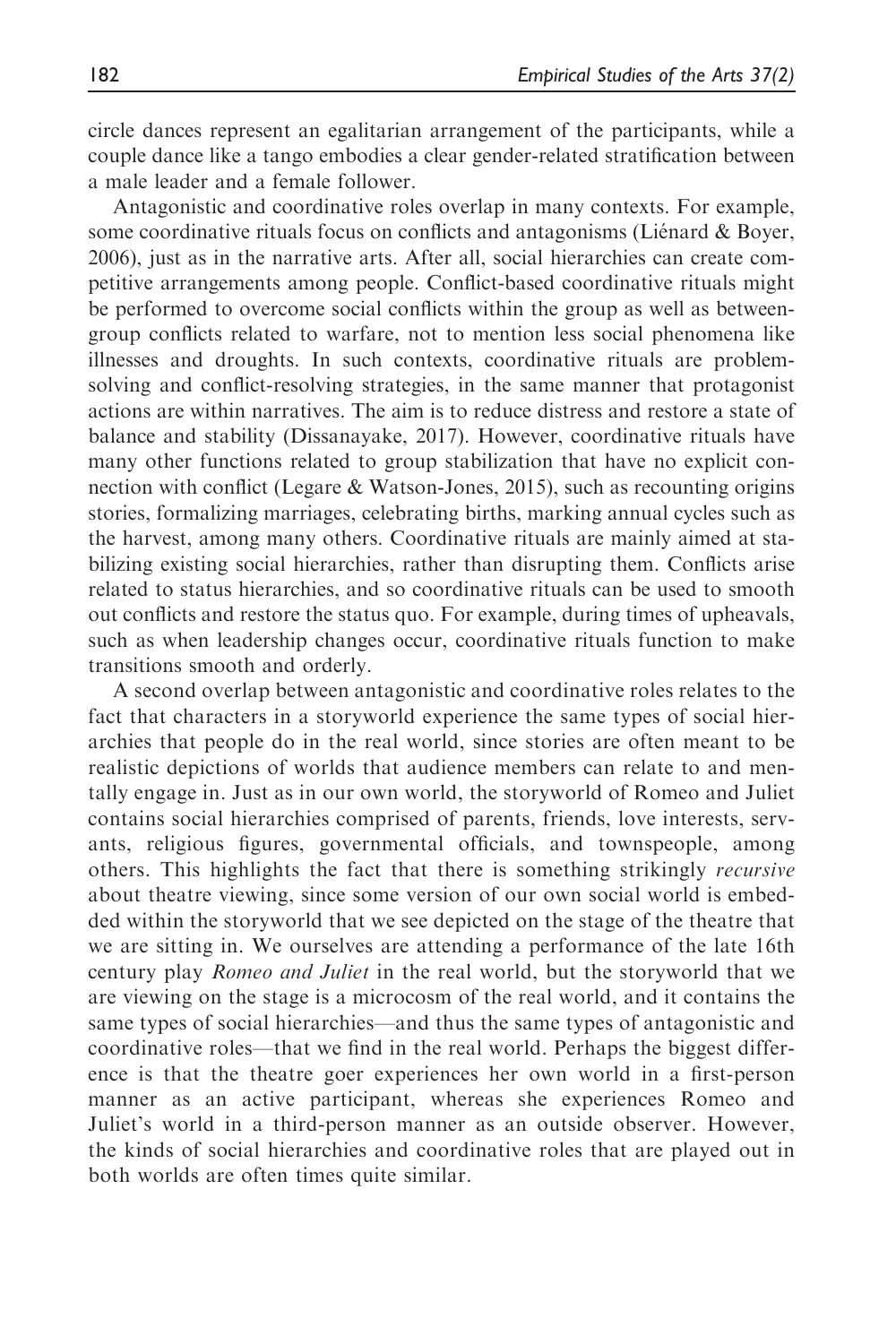# Self/Other Orientation

The narrative arts are based on the "other," since stories are presented through the lens of characters, and observers relate to these characters in a third-person manner, whether these characters be narrated or acted out. The caveat here is that protagonists often show a strong psychological resemblance to the self and therefore serve as self-proxies. As a result, we can relate to protagonists as we do ourselves, leading us to sympathize and empathize with them. I will refer to this as the other-as-self function of literary characters. If characters were not similar to ourselves, the narrative arts would not be able to serve their primary cultural function as devices for behavioral modeling and social learning. As Storm (2016) points out:

It is not only that authors invent characters in order to tell a story, but that the figures they create become vehicles for our own experience as observers or as readers. Characters in drama and in fiction are made to look and be like us (a basic feature of the "real person" concern) and as such they represent us and, in effect, stand in for us . . . Characters can, in short, be our experiential surrogates, just like we want them to be. (p. 95)

The coordinative arts are quite different. Due to their participative nature, they are about the self, not about surrogates of the self. However, this focus on the self is not about the individual as an isolated entity but about the relationship of the self to the group (i.e., functional roles). Another way of describing this difference between the two categories of the arts is by saying that the narrative arts—due to their general orientation towards single protagonists—are focused on the individual, whereas the coordinative arts are focused on the collective, through the banding together of individuals in participative rituals. The two categories of the arts are united in their emphasis on social relations. The narrative arts do this through their *simulation* of social relationships—both positive and negative—in stories, while the coordinative arts do this through their stimulation of interpersonal interactions, generally highlighting the positivity of this interaction during group rituals. Overall, both categories of the arts are inherently linked with social relationships and with the functional roles that people play during interpersonal interactions.

# Core Psychology

The core psychology of the narrative arts is based on character psychology. People perceive the narrative arts in a third-person manner, mediated by characters engaged in a series of social scenarios that make up the plot sequence in the storyworld. Even though these characters explicitly represent "others," the protagonists of stories are generally designed to be self-proxies (Storm, 2016). In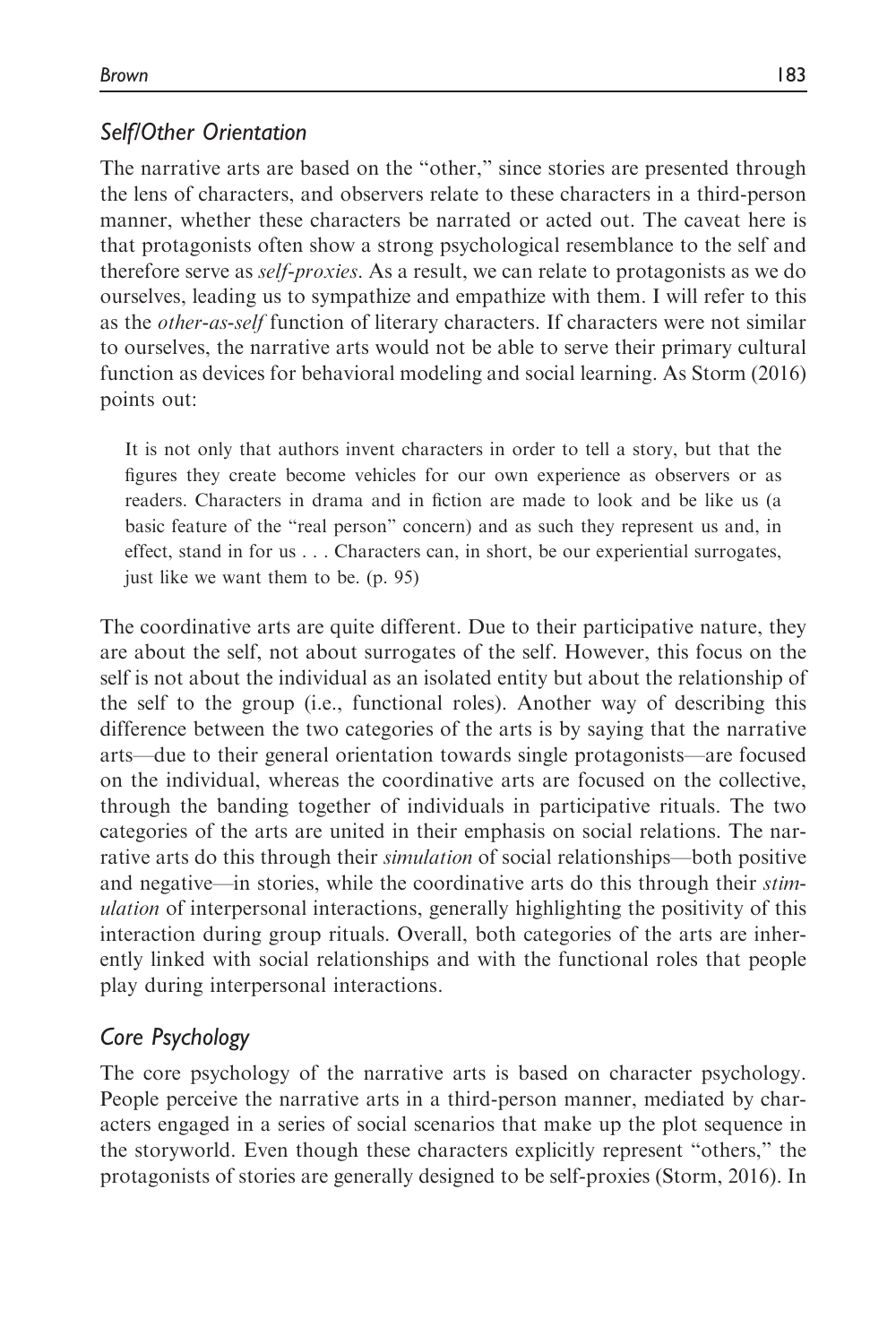other words, they are similar enough to the intended perceivers of the narrative arts that such perceivers can relate to them and experience their situations and emotions in a vicarious, yet personally meaningful, manner. This takes advantage of the aforementioned other-as-self cognitive mechanism. The psychology of the narrative arts ultimately relates to the problem-solving process (Mandler, 1984; Rumelhart, 1975; Stein & Glen, 1979), whereby the protagonist engages in attempts to resolve antagonisms in a manner that promotes his or her welfare. In fact, the major social function of the narrative arts is to simulate strategies for coping with social threats and conflicts (Abbott, 2008; Boyd, 2009; Mar & Oatley, 2008), typically in a manner that is prosocial, rather than purely selfserving. This is an important socializing function of the narrative arts (Smith et al., 2017).

The core psychology of the coordinative arts is quite different. It is based on the psychology of coordinative roles in social networks, hence dealing with social status, leadership roles, and social hierarchies. In contrast to the third person, simulative aspect of the narrative arts, the coordinative arts deal with first-person social interactions in participative rituals. Therefore, they emphasize direct interpersonal interactions and the psychological processes that support them, including the manifestation of status relationships among individuals in social networks. This can span from the most egalitarian relationships to the most stratified leader/follower relationships. Status in the coordinative arts can, as with the narrative arts, also deal with the valence of social relations, such as whether two individuals are friends or foes (i.e., antagonistic roles). As such, coordinative rituals can serve as a forum for conflict resolution and catharsis for members of a society or social group during times of stress, either internal or external. Such catharsis is of course a critical part of the emotional response to the social conflicts that are depicted in the narrative arts, as pointed out long ago by Aristotle (335 BCE/1996). As mentioned earlier, the recursive aspect of the narrative arts ensures that characters experience social hierarchies and coordinative roles in their storyworlds that are similar to those that perceivers do in the real world. The settings of stories generally have depictions of social hierarchies and coordinative roles, and it is conflicts at these levels that contribute to the antagonism of a story (Boyd, 2009).

Overall, both categories of the arts deal psychologically with social relations in a supervenient manner. The narrative arts simulate the antagonism between self-proxies and antagonistic individuals having competing interests in a storyworld as a way of modeling problem-solving strategies that are played out in plot sequences. The coordinative arts serve as a forum for collective face-to-face interactions between people in a way that reflects and reinforces the social hierarchies of a society and that dampens social conflicts. These are often cooperative interactions. The entrainment that results from such types of group synchrony has a long-term impact on an individual's commitment to the group and his or her willingness to engage in cooperative endeavors with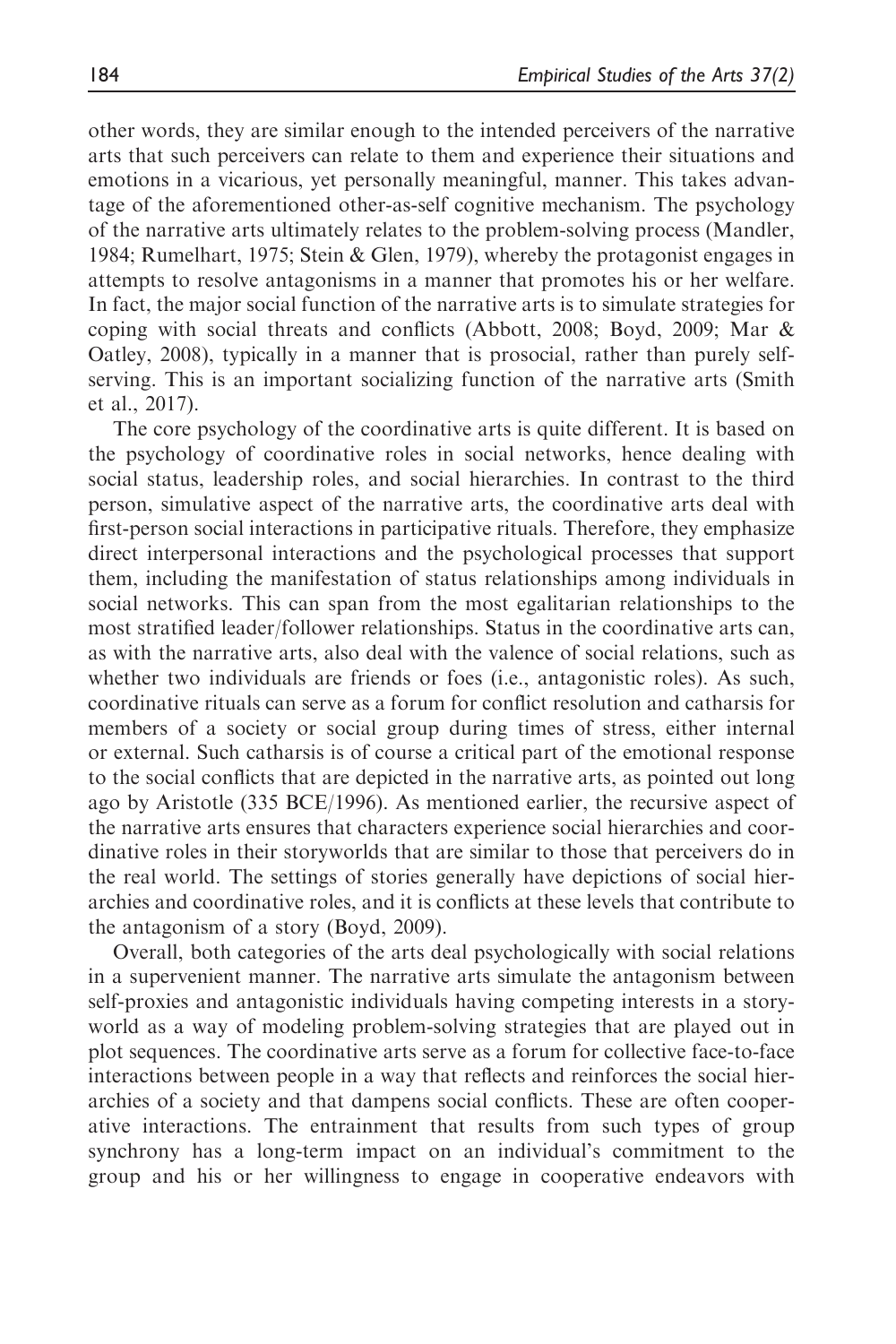group members. When they are grounded in antagonism and competition, their goal is generally to smooth out conflicts and restore social stability.

### Structure: Plot Structure Versus Leadership Structure

The previous section covered role playing, and the current section deals with the structures through which these roles are played out. The narrative arts are driven by plot structure, whereas the coordinative arts are organized according to a group's leadership structure. In addition, at the level of temporal organization, the narrative arts emphasize sequentiality (through plot structure), whereas the coordinative arts emphasize simultaneity (through synchronized action).

The narrative arts are driven by plot structure, which is a sequence of episodes affecting the livelihood of the protagonist of a story (Boyd, 2009; Propp, 1928/1958). Plot structure is propelled by a "central conflict," which reflects the overarching antagonism between a protagonist and one or more antagonists whose goals are in conflict with the protagonist. The structure is *endpoint*driven; everything leads to the final resolution of the conflict, as seen from the perspective of the protagonist (Abbott, 2008). A narrative is not considered a real story until the situation is resolved for the protagonist. In most cases, the protagonist is victorious; in tragedies, the protagonist dies or suffers some irreversible setback. In both cases, the resulting outcomes are enduring and often times inalterable.

In contrast to this, the coordinative arts are driven by leadership structure, reflecting the status hierarchies of a society and its division of labor. This is played out in terms of processes related to leading, following, and mutuality in the achievement of interpersonal coordination in performance. This leadership structure in performance serves as a symbol of social relationships outside of the performance. This can vary from a strong leader/follower stratification to a far more mutual and egalitarian structure in which all performance parts are the same (e.g., unison singing) and in which nobody explicitly assumes a leadership role. In contrast to the endpoint-driven dynamic of the narrative arts, the coordinative arts are experience-driven. In other words, it is the very process of coordinating with others—the experience of simultaneity that results from entrainment—that is the goal of the event, since this has a positive psychological impact on an individual's feeling of affiliation with others in the group and thus his or her sense of commitment to the group (Brown, 2000; Launay et al., 2016; Reddish et al., 2013). In the end, the short-term intervention of group synchrony and shared emotional experience has the long-term benefit of supporting cooperative endeavors by the group.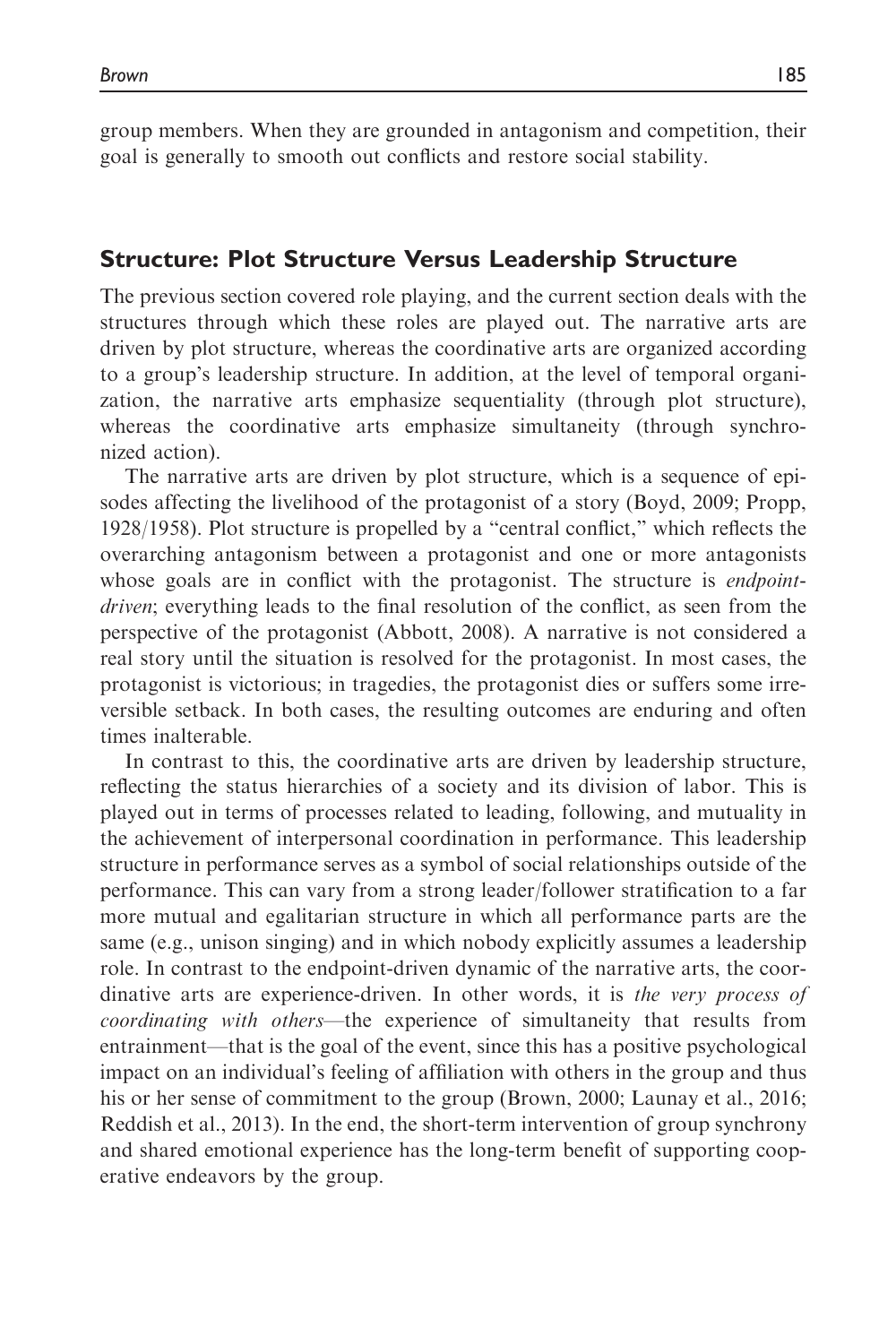### The Performance of Roles: Storytelling Versus Entrainment

For the narrative arts, the performance of antagonistic roles occurs via the third-person depiction of characters in oral and written forms of storytelling as well as in the visual arts. A second manner in which it can occur is via fictional first-person embodiment of characters by actors in the theatrical arts. Such character portrayal can also occur, but in a far more transient manner, when storytellers embody characters during the dialogue sections of a recited story (Plato, 380 BCE/1968), as seen in the reading of fairy tales to children (Brown, 2017). Character portrayal takes advantage of what I refer to as a "selfas-other" mechanism of personal mimicry, which is the flip side of the "other-asself" mechanism for literary characters being self-proxies. The representation of antagonistic roles in the narrative arts—whether through third-person depiction or fictional first-person portrayal—occurs as a simulation of social interactions in a storyworld, as mediated by the story's cast of characters. Audience members, in general, do not interact with such characters, since the latter reside in a storyworld distinct from real world of the audience members (Oatley, 1999).

While performances of the coordinative arts can indeed occur to a nonperforming group of audience members, the common pattern in traditional societies is for such rituals to be highly participative, engaging many if not all members of the group (Dissanayake, 1988, 2017; Schechner, 2013). The performative aspect of the coordinative arts is the kinetic component of performance itself, as seen in musical and dance rituals, where the timing of production leads to various forms of interpersonal entrainment. During such performances, the participants can enact the coordinative roles of leader, follower, or coequal. Compared to the character portrayal that occurs during acting, these coordinative roles are all personas of the self, except in the theatrical case of narrative dance. The outcome of this role playing is some form of entrainment (Chauvigné et al., 2014; Keller et al., 2014), either external entrainment to a beat (mainly in dance) or mutual entrainment among performers (both in music and dance). In summary, in the narrative arts, the performance of interpersonal roles is simulated (by storytellers or actors), whereas in the coordinative arts, it is enacted (by participants).

## Functional Considerations

The two categories of the arts share the supervenient outcome of social cooperation. The simulations of events, people, and objects that are presented in the narrative arts have the ultimate outcome of reinforcing prosocial norms and social hierarchies. Characters in stories are rewarded for prosocial behaviors and are punished for self-serving and antisocial behaviors. The simulations of storytelling serve important evolutionary functions for human societies by conveying critical information about prosocial norms, social networks, cooperative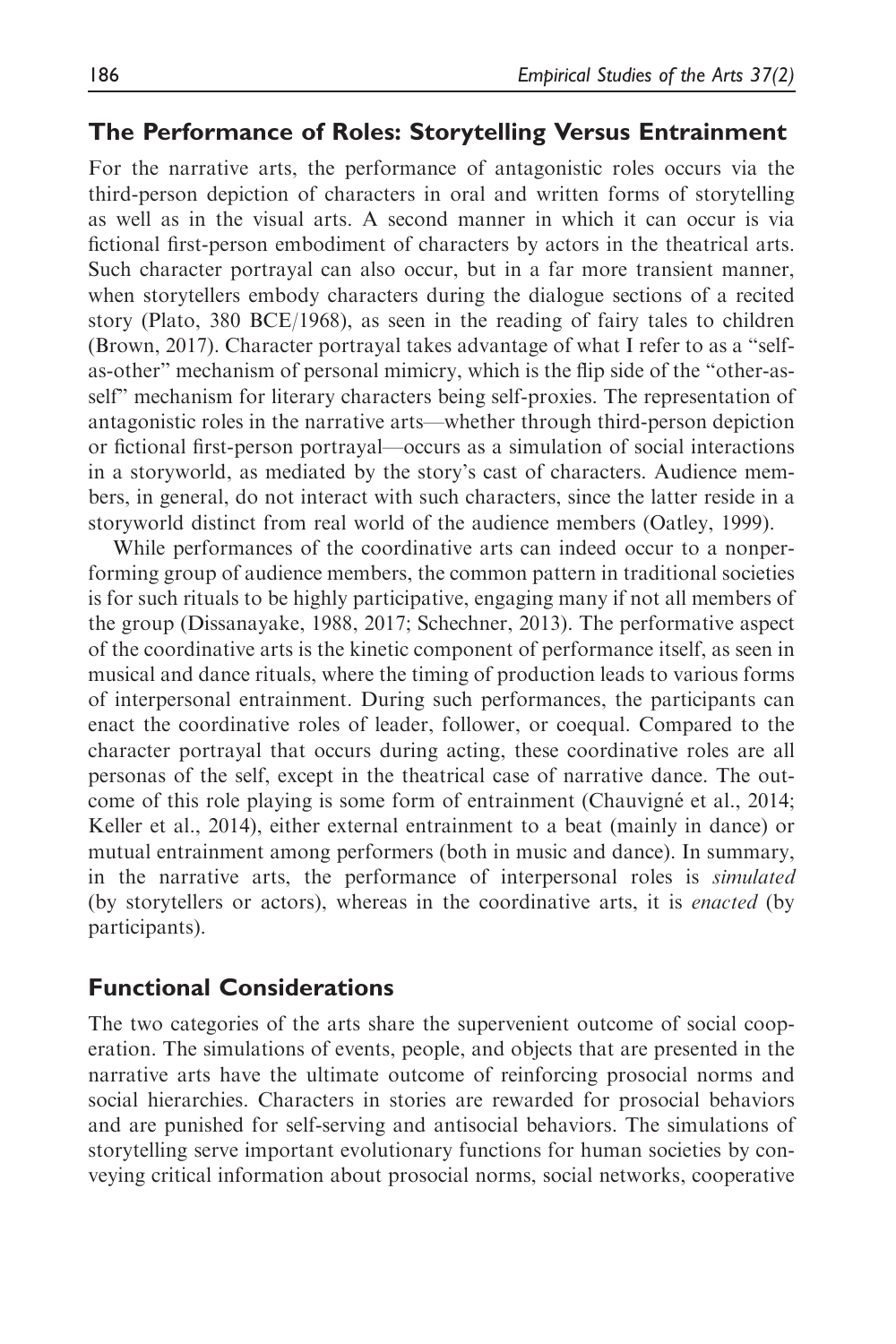behavior, and strategies for coping with threats and conflicts that are meant to carry over to the real world (Bietti, Tilston, & Bangerter, 2018; Dunbar, 2014; Mar & Oatley, 2008; Sugiyama, 1996, 2017; Smith et al., 2017; Weissner, 2014). Even when stories are historiographically based on actual events, such as those that underlie the origins of a culture and the group's ancestral figures, the stories are idealizations of such events, as seen from the perspective of the ingroup.

The coordinative arts reinforce social cooperation in a very different manner. Instead of being simulative, they are participative. The coordination that results from group movement and group sounding produces a sense of affiliation with group members and thus a greater willingness to cooperate with others and make personal sacrifices on behalf of the social group. This operates through an increase in feelings of trust, affection, affiliation, attachment, mutuality, empathy, and altruism (Dissanayake, 2006, 2017). The short-term intervention of synchronized kinesis and emotional experience with others has the long-term benefit of supporting cooperative endeavors with them. Overall, we see two routes to cooperation through the arts: a cognitive route based on the simulation of prosocial behaviors by characters living in a storyworld, and a behavioral route based on participative synchronization with members of one's own social world and the psychological consequence that this has on an individual's willingness to cooperate with them. In both cases, the result is a dampening of social conflicts, either in a simulative manner of prosocial modeling or in a behavioral manner of shared emotional experience at the group level. As such, the arts are group-adaptive behaviors that contribute to the stability and viability of social groups. The paradoxical feature of the narrative arts with respect to cooperation is that the individualist good-for-protagonist outcome that is depicted in the storyworld is translated into a collectivist good-forthe-society outcome in the real world with regard to prosocial norms. Hence, even though stories depict individuals trying to improve their own welfare, the social messaging of stories is that people should do this in a cooperative manner that is respectful of others' interests and that ultimately works for the greater good (Smith et al., 2017).

I would argue that a shared neurocognitive process that underlies both categories of the arts is mentalizing (also called theory-of-mind). The narrative arts are experienced in a simulative fashion via the depiction of characters engaged in social interactions in a storyworld. The experience of these artforms requires that perceivers engage in third-person processing via mentalizing with the characters in the story in order to understand their desires, intentions, goals, and emotions (Boyd, 2009; Mar & Oatley, 2008; Oatley, 1999). This is the classic view of mentalizing in the psychology and neuroscience literatures as thirdperson perspective taking (Frith & Frith, 2003, 2006; Nichols & Stich, 2003; Ruby & Decety, 2004). However, mentalizing is also a critical process for the face-to-face social interactions that occur during participative musical and dance rituals. In particular, coordination with others requires a process of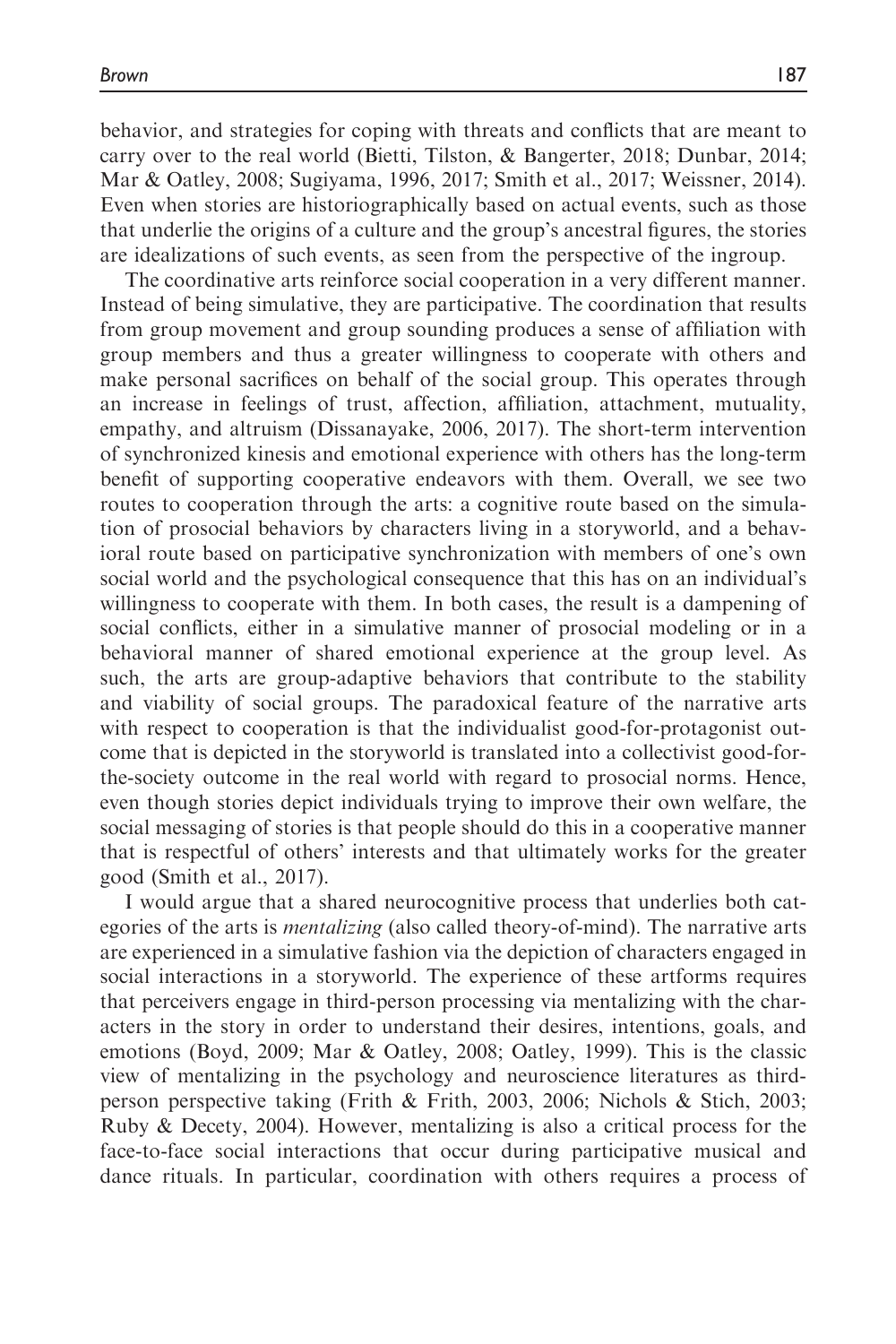predictive mentalizing about their intentions, goals, and actions. This is as important in polarized leader/follower interactions as it is in highly mutual and egalitarian forms of dancing and music-making. Coordination through entrainment requires a large degree of intuition about what another person intends to do in order for the outcome to be coordinated. Hence, we could think of this process as being "coordinative mentalizing" (or perhaps "cooperative mentalizing"), as seen as well in nonsynchronized cooperative behaviors, such as evolutionary games.

From a neural standpoint, the cortex of the temporoparietal junction (TPJ) might be a good candidate for a brain area that interfaces the mentalizing components of the two categories of the arts. This comes about not only from the TPJ's established role in theory-of-mind and narrative processing (AbdulSabur et al., 2014; Denny, Kober, Wager, & Ochsner, 2012; Mar, 2011; Silbert et al., 2014; Yuan et al., 2018) but also from work showing that the TPJ serves an important role in cooperative and altruistic behaviors, mainly in studies of economic decision-making (Hutcherson et al., 2015; Morishima, Schunk, Bruhin, Ruff, & Fehr, 2012; Park et al., 2017; Strombach et al., 2015). According to Strang and Park (2017), "[M]entalizing processes are important for cooperative behavior, since in order to cooperate with another person, a representation about the other person's preferences and beliefs is essential" (p. 234). In this regard, TPJ activity is much stronger during prosocial behaviors than during selfish or antisocial behaviors. The TPJ is proposed to override selfish impulses during social decisions.

This may also occur during direct physical interactions between individuals in the context of coordinative behaviors. Chauvigné, Belyk, and Brown (2018), in a functional MRI experiment, had participants engage in two-person physical interactions using the two hands. One person (the participant) was being scanned, while the experimenter interacted with him or her while standing next to the bore of the MRI scanner. The study compared the participant being either the leader or follower of the joint physical interaction. It also examined a situation of mutuality, where the movement patterns and roles were equal between the participant and experimenter. This latter condition was associated with activity in the brain network for cooperation, including the TPJ and the ventral striatum, the latter being associated with the presumed pleasure of cooperating. This is the first study to look at cooperative mentalizing at the level of synchronized physical interaction. Overall, the TPJ is a region of the brain that interfaces the simulative aspect of perceiving characters in the narrative arts and the participative aspect of interacting mutually with others in coordinative behaviors. The observation from the cooperation literature that the TPJ is associated with prosocial behaviors through the overcoming of selfish impulses fits perfectly with the view expressed here that there are two distinct routes to cooperation through the arts, a cognitive route for the simulation of prosocial actions by characters in the narrative arts, and a behavioral route for participative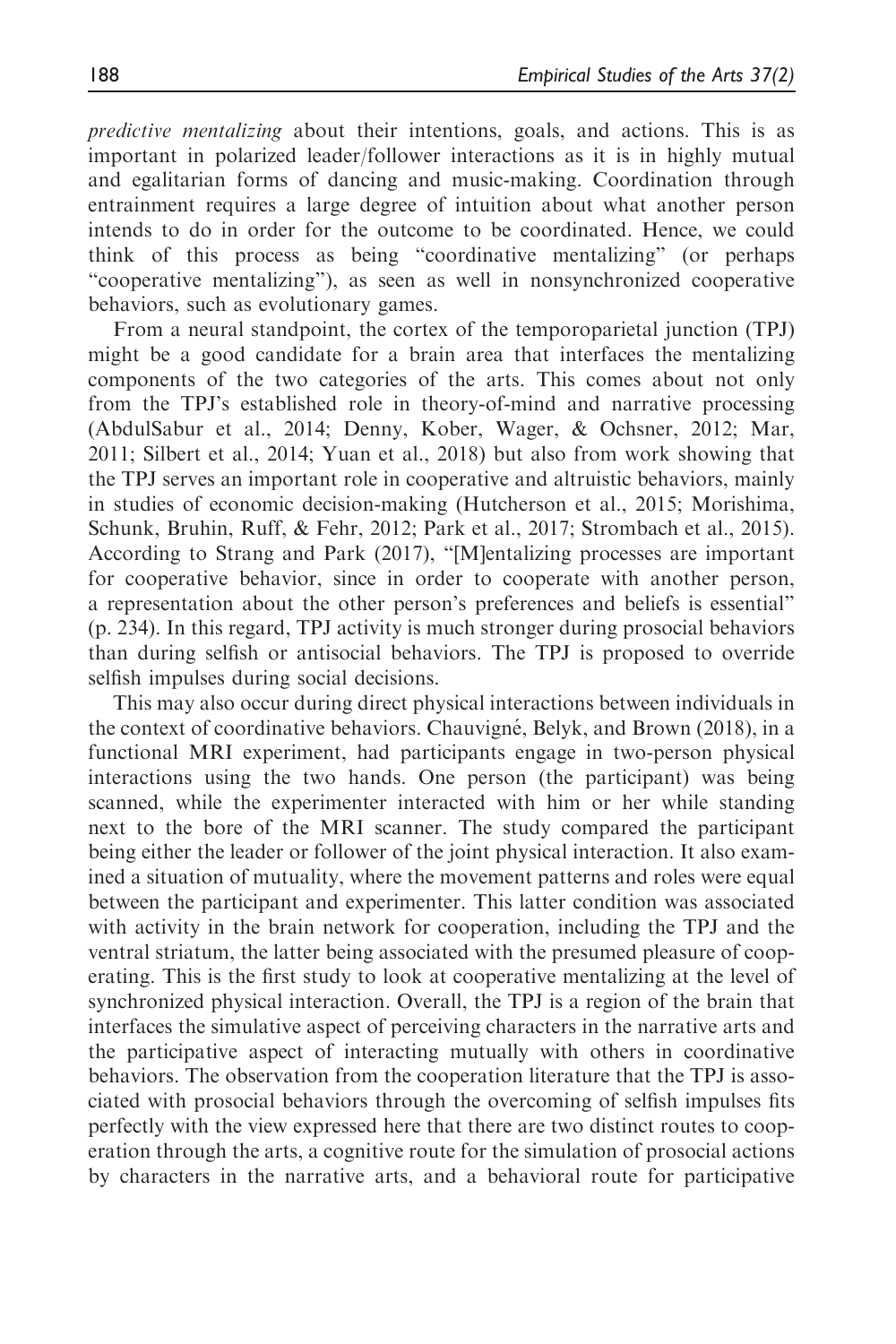synchronization with group members in the coordinative arts. It appears that these seemingly disparate behavioral processes converge on neural systems for prosocial mentalizing in the TPJ (and potentially other brain areas as well). While mentalizing is clearly mediated by a large network of areas, the TPJ might be associated with a "predictive" component of mentalizing that allows people to infer the intentions of others (Bara, Enrici, & Adenzato, 2016), whether this be of characters in a story or direct interaction partners.

A different viewpoint argues that the so-called mirror neuron system (MNS) is responsible for processes described in the Narration/Coordination model, such as the sharing of meaning between people and the decoding of their intentions (Fogassi, 2013). Overy and Molnar-Szakacs (2009) proposed a MNS perspective on music, arguing that this system mediates processes related to synchronization, agency, and shard musical experience. Hence, an alternative to the TPJ model that I have proposed in this article is one in which the MNS is the point of nexus between narration and coordination. Given that narrative tasks and coordination tasks are investigated in very different literatures, it would seem that an empirical test of whether the mentalizing system or mirror system underlies these processes would depend on designing experiments that contain both types of tasks, either alone or in combination. For example, using video stimuli of a person, a participant could engage in a mentalizing task with the person in one condition (e.g., infer their behavioral intentions in a particular scenario) as well as perform a joint motor task with them in another condition, like tapping or clapping in synchrony. While these two types of tasks are quite different, the use of a "conjunction" analysis could identify the presence of shared activations between them. A better, through far more challenging, paradigm would be to do this using the two-person scanning arrangement of Chauvigne´ et al. (2018) so as to enhance processes of predictive mentalizing that might not be as strong with a video stimulus of a person.

## Conclusions

The Narration/Coordination model of the arts attempts to provide a unifying perspective on the arts with regard to psychological processing and social functions. It divides the arts into the two categories of narrative arts and coordinative arts. The narrative arts simulate social scenarios depicting people within storyworlds having conflicting interests, as played out according to plot schemas. Observers process these simulations of antagonistic situations in a thirdperson manner by vicariously experiencing the psychophysiological states of the characters depicted in the story, especially the protagonist. As a result, they learn about strategies for coping with social threats and about the benefits of prosocial behaviors. The coordinative arts stimulate direct social interactions by means of participative performance rituals employing music and dance, engendering group emotional expression through processes of sensorimotor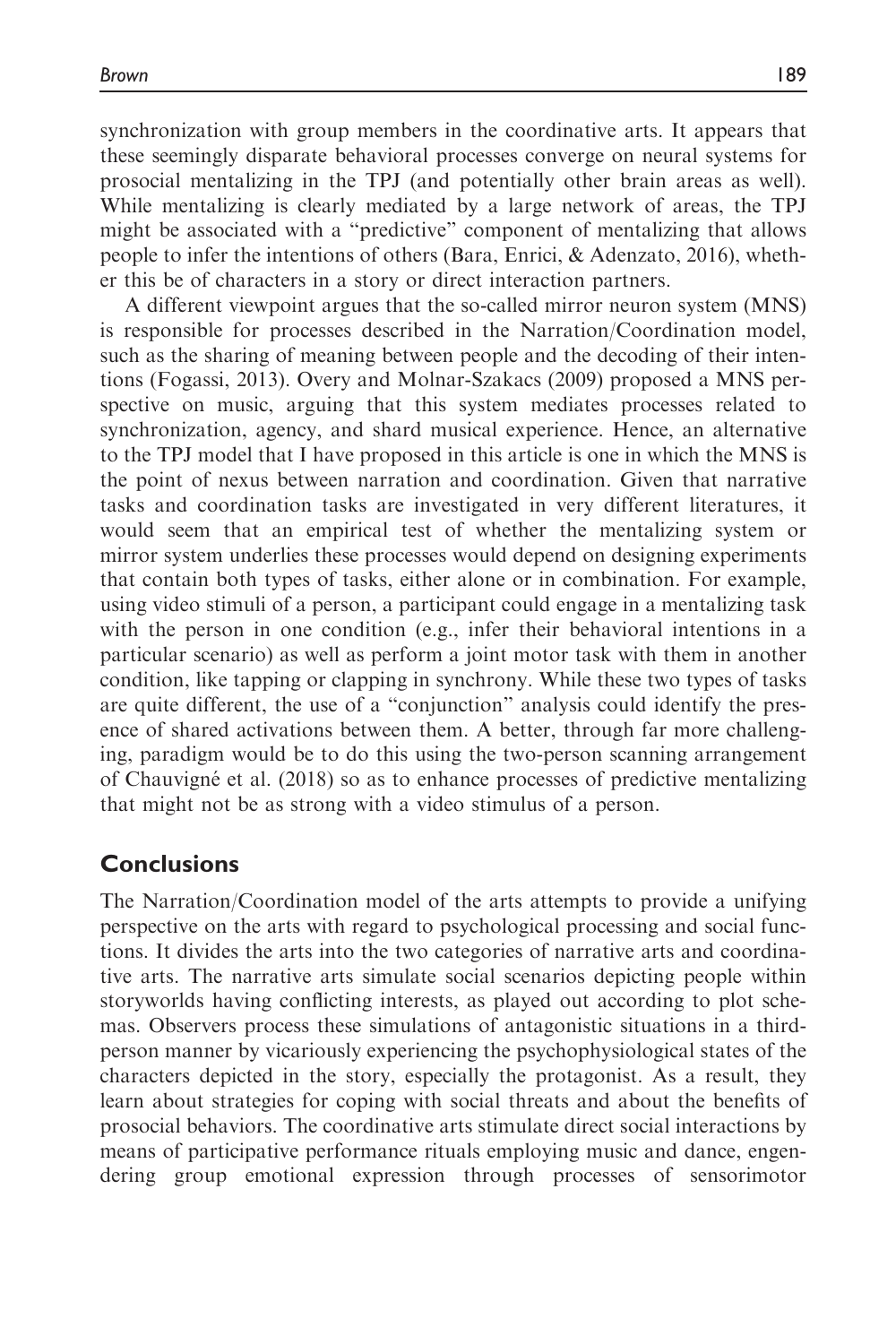entrainment. Such rituals reinforce status relations and social hierarchies among the people of a social group, spanning from egalitarian to stratified, thus reflecting and stabilizing the division of labor in a society. These two categories of the arts are united by their requirement for mentalizing, either about the characters depicted in stories in the narrative arts or about one's interaction partners during participative rituals in the coordinative arts. As a result of this, both categories of the arts capitalize on the mentalizing network of the brain, including the cortex of the temporoparietal junction. The arts share an overarching emphasis on supporting social cooperation—whether this be through the simulation of prosocial scenarios or the stimulation of interpersonal synchrony hence making them group-adaptive behaviors.

#### Acknowledgments

I thank Matthew Berry and Ken Glazer for critical comments on the manuscript.

#### Declaration of Conflicting Interests

The author declared no potential conflicts of interest with respect to the research, authorship, and/or publication of this article.

#### Funding

The author disclosed receipt of the following financial support for the research, authorship, and/or publication of this article: This work was funded by grants from the Social Sciences and Humanities Research Council of Canada and the Natural Sciences and Engineering Research Council of Canada.

#### **Notes**

- 1. This classification is very similar, but not identical, to a related scheme that a colleague and I presented in another publication (Brown & Dissanayake, 2018), in which we classified the arts into "representational" and "performing" arts, where theatre and narrative forms of dance sit in both categories. What I am calling the narrative arts here map perfectly onto the representational arts in Brown and Dissanayake (2018). However, what I am calling the coordinative arts here covers a subset of the performing arts in that article (see the "performing arts" label in Figure 1 of this article). The main difference is that theatre is not considered as a coordinative art here, while it is considered as a performing art in the other publication and in Figure 1.
- 2. Compared to narration about other people, narration about the self occurs in a firstperson manner, as happens during conversation. However, we do not typically consider such storytelling as an artform. Exceptions include forms that have emerged quite recently in the scheme of human history, such as stand-up comedy and autobiographical performance works like Spalding Gray's Terrors of Pleasure or acted-out equivalents like The Belle of Amherst about Emily Dickinson.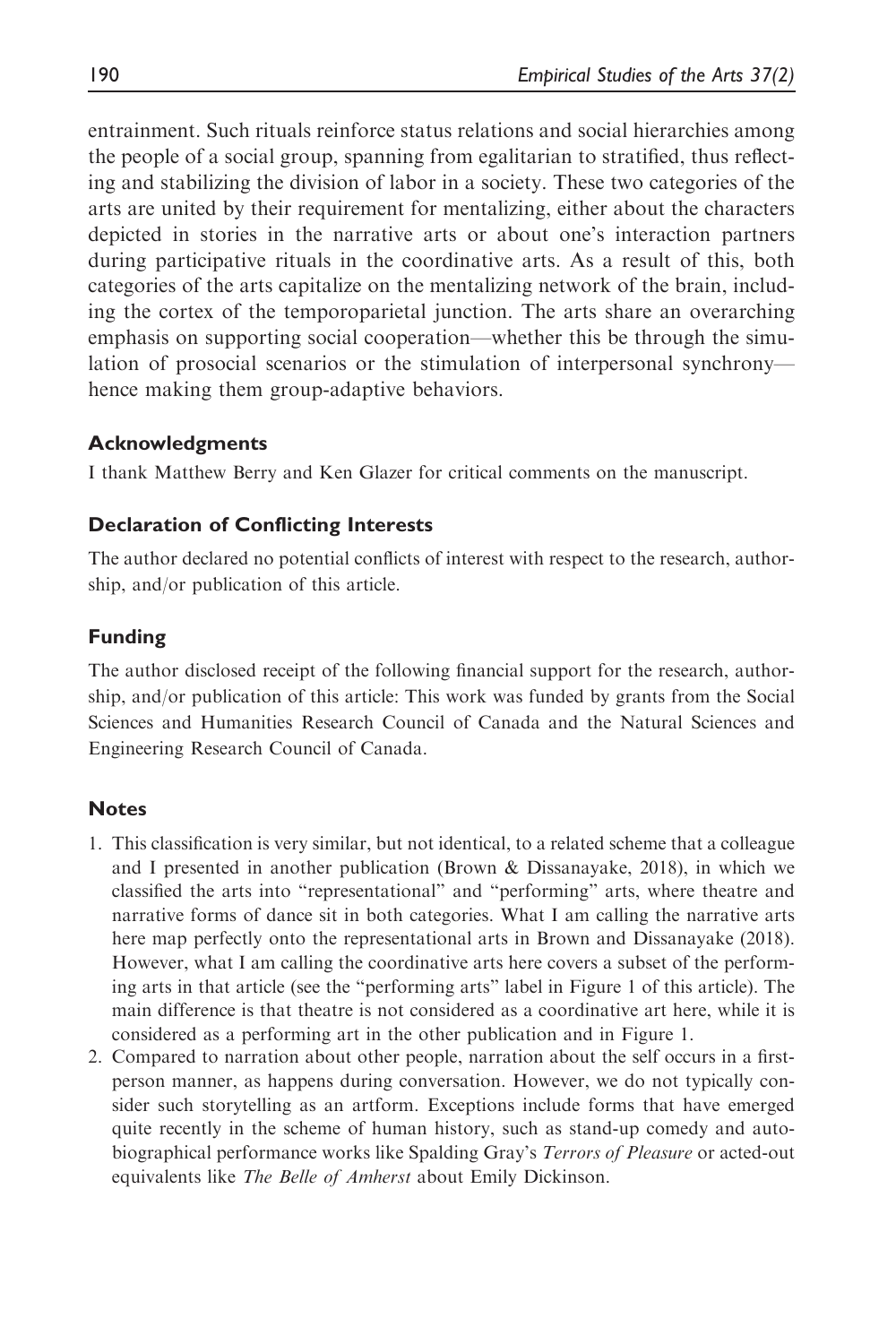#### References

Abbott, H. P. (2008). The Cambridge introduction to narrative (2nd ed). Cambridge, England: Cambridge University Press.

AbdulSabur, N. Y., Xu, Y., Liu, S., Chow, H. M., Baxter, M., Carson, J., & Braun, A. R. (2014). Neural correlates and network connectivity underlying narrative production and comprehension: A combined fMRI and PET study. Cortex, 57, 107–127.

Aristotle. (335 BCE/1996). Poetics. London, England: Penguin Books.

- Bahn, P. (1998). The Cambridge illustrated history of prehistoric art. Cambridge, England: Cambridge University Press.
- Bara, B. G., Enrici, I., & Adenzato, M. (2016). At the core of pragmatics: The neural substrates of communicative intentions. In G. Hickok and S. L. Small (Eds.), Neurobiology of language (pp. 675–685). London, England: Academic Press.
- Batteux, C. (1746/2015). The fine arts reduced to a single principle. Translated by J. O. Young. Oxford, England: Oxford University Press.
- Berry, M., & Brown, S. (2019). Acting in action: Prosodic analysis of character portrayal during acting. Manuscript submitted for publication.
- Bietti, L. M., Tilston, O., & Bangerter, A. (2018). Storytelling as adaptive collective sensemaking. Topics in Cognitive Science.
- Blacking, J. (1973). How musical is man? Seattle: University of Washington Press.
- Bortolussi, M., & Dixon, P. (2003). Psychonarratology: Foundations for the empirical study of literary response. Cambridge, England: Cambridge University Press.
- Boyd, B. (2009). On the origin of stories: Evolution, cognition, and fiction. Cambridge, MA: Harvard University Press.
- Brown, S. (2000). Evolutionary models of music: From sexual selection to group selection. In F. Tonneau & N. S. Thompson (Eds.), Perspectives in ethology. 13: Behavior, evolution and culture (pp. 231–281). New York, NY: Plenum Publishers.
- Brown, S. (2017). Proto-acting as a new concept: Personal mimicry and the origins of role playing. Humanities, 6, 43.
- Brown, S. (2018). Toward a unification of the arts. Frontiers in Psychology, 9, 1938.
- Brown, S., Cockett, P., & Yuan, Y. (2019). The neuroscience of Romeo and Juliet: An fMRI study of acting. Manuscript submitted for publication.
- Brown, S., & Dissanayake, E. (2009). The arts are more than aesthetics: Neuroaesthetics as narrow aesthetics. In M. Skov and O. Vartanian (Eds.), Neuroaesthetics (pp. 43–57). Amityville, NY: Baywood.
- Brown, S., & Dissanayake, E. (2018). The synthesis of the arts: From ceremonial ritual to "total work of art." Frontiers in Sociology, 3, 9.
- Chauvigne´, L. A. S., Belyk, M., & Brown, S. (2018). Taking two to tango: fMRI analysis of improvised joint action with physical contact. PLoS ONE, 13, e0191098.
- Chauvigné, L., Gitau, K., & Brown, S. (2014). The neural basis of audiomotor entrainment: An ALE meta-analysis. *Frontiers in Human Neuroscience*, 8, 776.
- Clark, H. H. (2016). Depicting as a method of communication. Psychological Review, 123, 324–347.
- Cohen, A. J. (2013). Film music. In S.-L. Tan, A. J. Cohen, S. D. Lipscomb, & R. A. Kendal (Eds.), *The psychology of music in multimedia* (pp. 17–47). Oxford, England: Oxford University Press.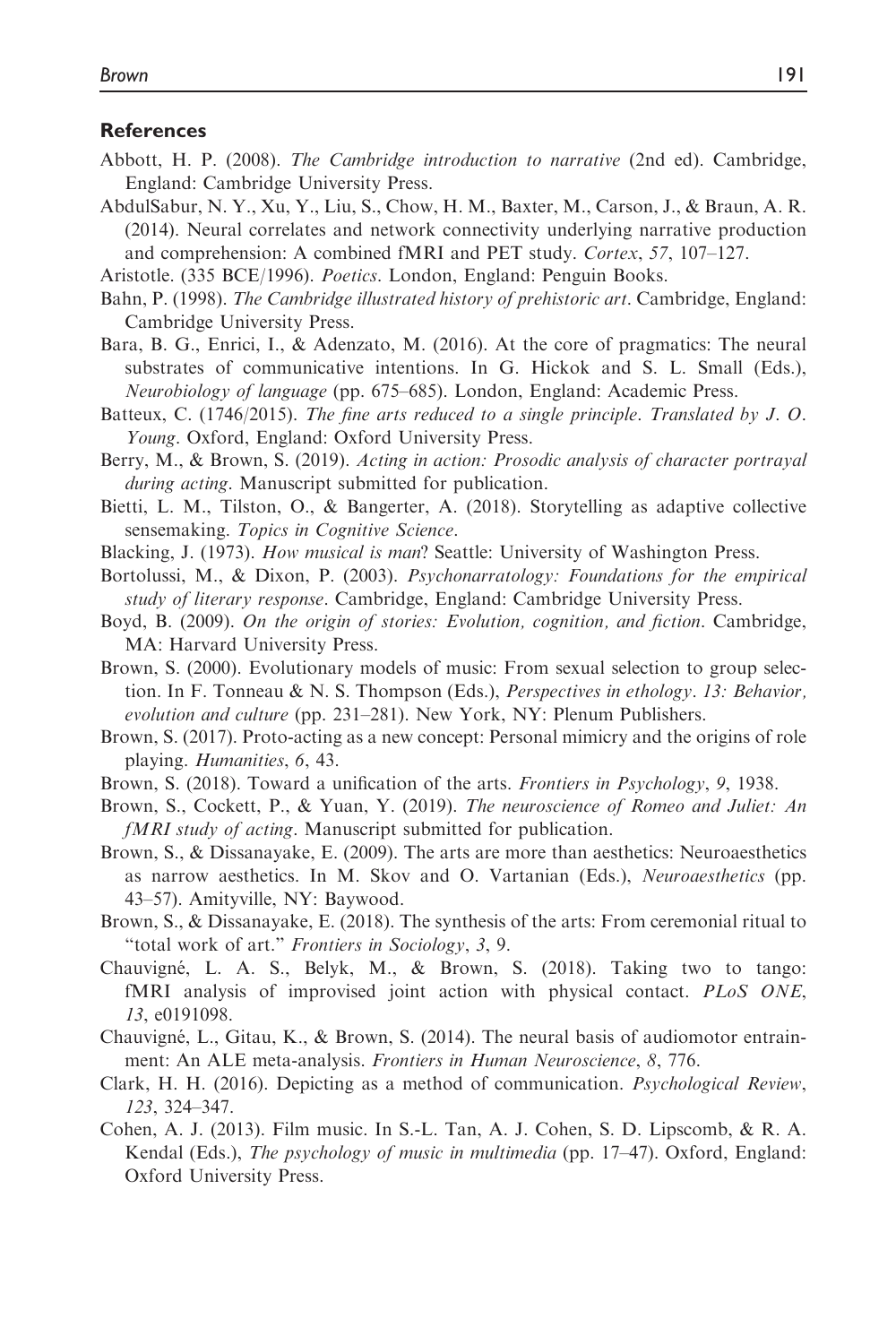- Cohen, A. J. (2015). Congruence-association model and experiments in film music: Toward interdisciplinary collaboration. Music and the Moving Image, 8, 5–24.
- Cummins, F. (2013). Joint speech: The missing link between speech and music? Percepta, 1, 17–32.
- Davies, S. (1994). Musical meaning and expression. Ithaca, NY: Cornell University Press.
- Denny, B. T., Kober, H., Wager, T. D., & Ochsner, K. N. (2012). A meta-analysis of functional neuroimaging studies of self- and other judgments reveals a spatial gradient for mentalizing in medial prefrontal cortex. Journal of Cognitive Neuroscience, 24, 1742–1752.
- Dissanayake, E. (1988). What is art for? Seattle: University of Washington Press.
- Dissanayake, E. (2006). Ritual and ritualization: Musical means of conveying and shaping emotion in humans and other animals. In S. Brown & U. Volgsten (Eds.), Music and manipulation: On the social uses and social control of music (pp. 31–57). Oxford, England: Berghahn.
- Dissanayake, E. (2009). The artification hypothesis and its relevance to cognitive science, evolutionary aesthetics, and neuroaesthetics. Cognitive Semiotics, 5, 148-173.
- Dissanayake, E. (2017). From play and ritualisation to ritual and its arts: Sources of Upper Pleistocene ritual practices in Lower Middle Pleistocene ritualized and play behaviours in ancestral hominins. In C. Renfrew, I. Morley, & M. Boyd (Eds.), Ritual, play and belief in early human societies (pp. 87–98). Cambridge, England: Cambridge University Press.
- Dunbar, R. (2014). How conversations around campfires came to be. Proceedings of the National Academy of Sciences, 111, 14013–14014.
- Fogassi, L. (2013). Shared meaning, mirroring, and joint action. In M. Arbib (Ed.), Language, music and the brain: A mysterious relationship (pp. 83–106). Cambridge, MA: MIT Press.
- Frith, U., & Frith, C. D. (2003). Development and neurophysiology of mentalizing. Philosophical Transactions of the Royal Society London B, 358, 459–473.
- Frith, C. D., & Frith, U. (2006). The neural basis of mentalizing. *Neuron*, 50, 531–534.
- Goffman, E. (1959). The presentation of self in everyday life. New York, NY: Anchor Books.
- Gorbman, C. (1987). Unheard melodies: Narrative film music. Bloomington: Indiana University Press.
- Gottschall, J. (2012). The storytelling animal: How stories make us human. Boston, MA: Houghton Mifflin Harcourt.
- Halliwell, F. S. (2014). Diegesis Mimesis. In P. Huehn (Ed.), Handbook of narratology (2nd ed., pp. 129–137). Berlin, Germany: de Gruyter.
- Harris, P. L. (2000). The work of the imagination. Oxford, England: Blackwell.
- Henshilwood, C. S., d'Errico, F., van Niekerk, K. L., Coquinot, Y., Jacobs, Z., Lauritzen, S.-E., ... Arcía-Moreno, R. (2011). A 100,000-year-old ochre-processing workshop at Blombos Cave, South Africa. Science, 334, 219–222.
- Herman, D. (2013). Storytelling and the sciences of mind. Cambridge, MA: MIT Press.
- Hitchens, M., & Drachen, A. (2009). The many faces of role-playing games. International Journal of Role-Playing, 1, 3–21.
- Hutcherson, C. A., Bushong, B., & Rangel, A. (2015). A neurocomputational model of altruistic choice and its implications. Neuron, 87, 451–462.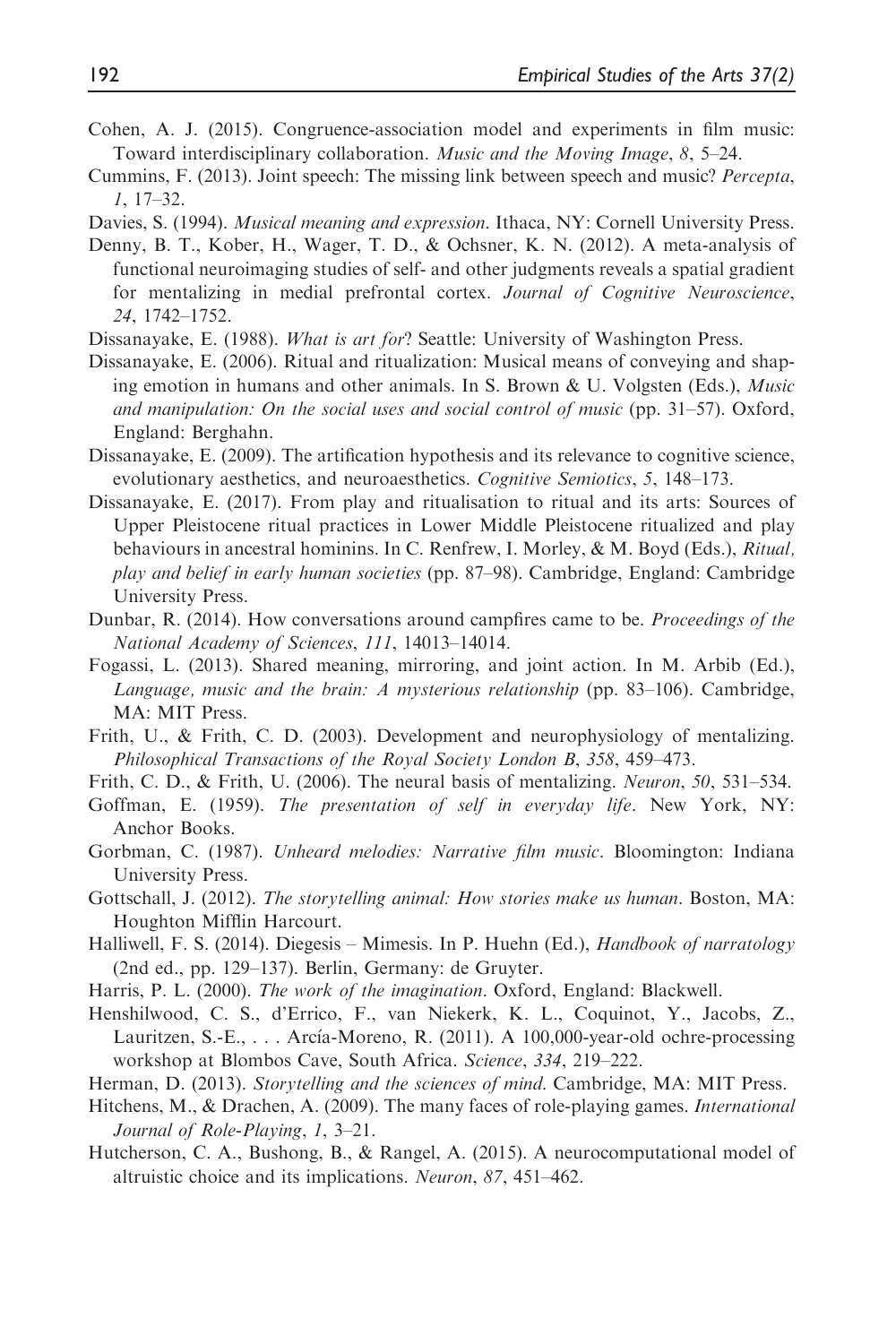- Joordens, J. C. A., d'Errico, F., Wesselingh, F. P., Munro, S., de Vos, J., Wallinga, J., . . . Roebroeks, W. (2015). Homo erectus at Trinil on Java used shells for tool production and engraving. Nature, 518, 228-231.
- Keller, P. E., Novembre, G., & Hove, M. P. (2014). Rhythm in joint action: Psychological and neurophysiological mechanisms for real-time interpersonal coordination. Philosophical Transactions of the Royal Society of London B: Biological. Sciences, 369, 20130394.
- Kemp, R. (2012). Embodied acting: What neuroscience tells us about performance. London, England: Routledge.
- Konijn, E. A. (2000). Acting emotions. Amsterdam, the Netherlands: Amsterdam University Press.
- Kristeller, P. O. (1951). The modern system of the arts: A study in the history of aesthetics. Part I. Journal of the History of Ideas, 12, 496–527.
- Kristeller, P. O. (1952). The modern system of the arts: A study in the history of aesthetics (II). Journal of the History of Ideas, 13, 17–46.
- Launay, J., Tarr, B., & Dunbar, R. (2016). Synchrony as an adaptive mechanism for large-scale human social bonding. Ethology, 122, 779–789.
- Legare, C. H., & Watson-Jones, R. E. (2015). The evolution and ontogeny of ritual. In D. M. Buss (Ed.), The handbook of evolutionary psychology (pp. 829–847). Hoboken, NJ: Wiley & Sons.
- Liénard, P., & Boyer, P. (2006). Whence collective rituals? A cultural selection model of ritualized behavior. American Anthropologist, 108, 814–827.
- Lomax, A. (1968). Folk song style and culture. Washington, DC: American Association for the Advancement of Science.
- Malek, J. M. (1974). The arts compared: An aspect of eighteenth-century British aesthetics. Detroit, MI: Wayne State University Press.
- Mandler, J. M. (1984). Stories, scripts, and scenes: Aspects of schema theory. New York, NY: Psychology Press.
- Mar, R. A. (2011). The neural bases of social cognition and story comprehension. *Annual* Review of Psychology, 62, 103–134.
- Mar, R. A., & Oatley, K. (2008). The function of fiction is the abstraction and simulation of social experience. Perspectives on Psychological Science, 3, 173–192.
- Merchant, H., & Koning, H. (2014). Are non-human primates capable of rhythmic entrainment? Evidence for the gradual audiomotor evolution hypothesis. *Frontiers* in Human Neuroscience, 7, 274.
- Morishima, Y., Schunk, D., Bruhin, A., Ruff, C. C., & Fehr, E. (2012). Linking brain structure and activation in temporoparietal junction to explain the neurobiology of human altruism. Neuron, 75, 73–79.
- Murphy, T. (2015). The fairy tale and plot structure. London, England: Palgrave McMillan.
- Nettl, B. (1983). The study of ethnomusicology: Twenty-nine issues and concepts. Urbana: University of Illinois Press.
- Nichols, S., & Stich, S. (2003). Mindreading: An integrated account of pretense, selfawareness and understanding other minds. Oxford, England: Oxford University Press.
- Oatley, K. (1994). A taxonomy of the emotions of literary response and a theory of identification in fictional narrative. Poetics, 23, 53–74.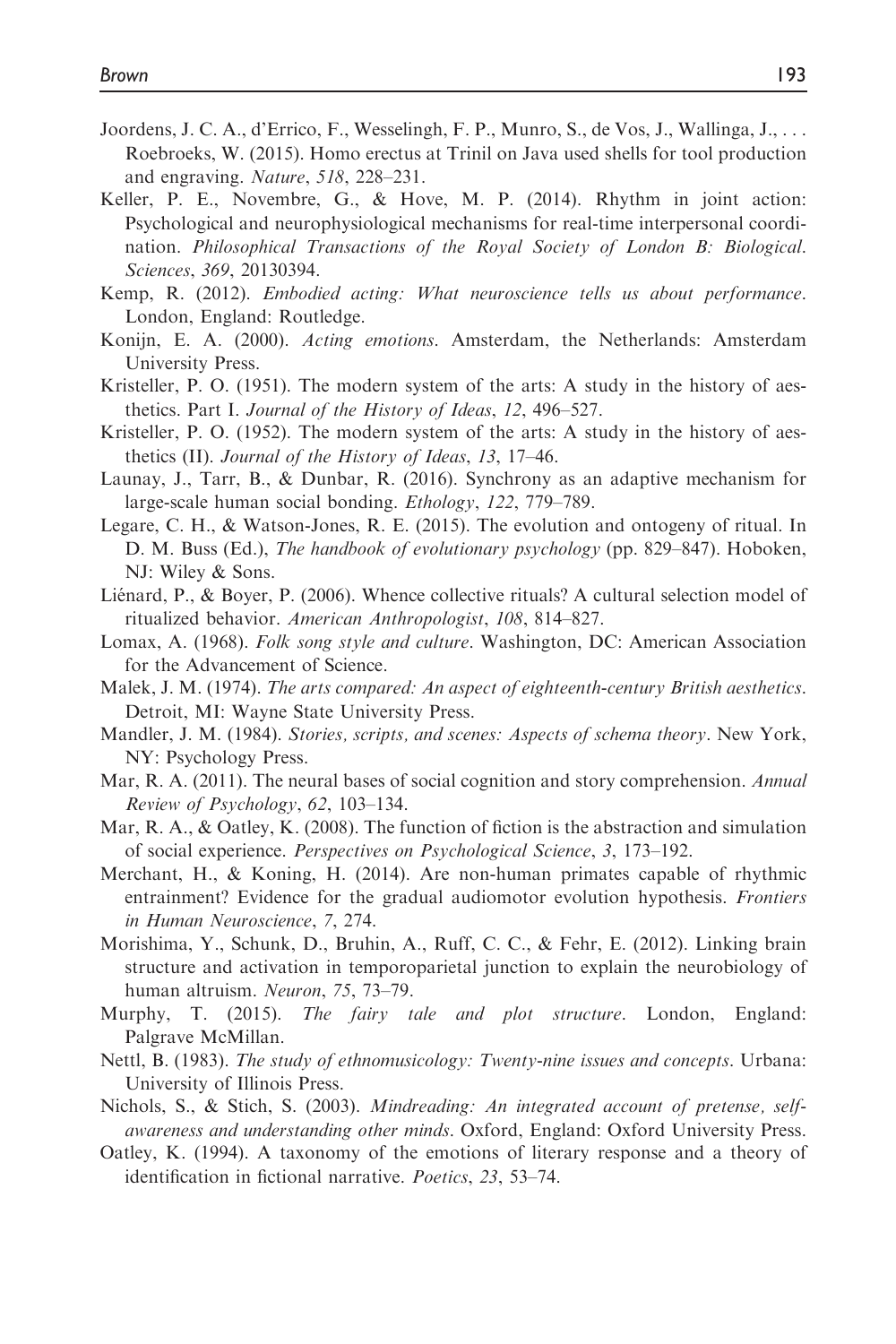- Oatley, K. (1999). Meeting of minds: Dialogue, sympathy, and identification in reading fiction. Poetics, 26, 439–454.
- Osbergy, B. (2014). Subcultures, popular music and social change: Theories, issues and debates. In The Subcultures Network (Ed.), Subcultures, popular music and social change (pp. 1–45). Newcastle upon Tyne, England: Cambridge Scholars Publishing.
- Overy, K., & Molnar-Szakacs, I. (2009). Being together in time: Musical experience and the mirror neuron system. Music Perception, 26, 489–504.
- Park, Q. S., Kahnt, T., Dogan, A., Strang, S., Fehr, E., & Tobler, P. N. (2017). A neural link between generosity and happiness. Nature Communication, 8, 15964.
- Patel, A. D. (2008). *Music, language, and the brain*. Oxford, England: Oxford University Press.
- Plato. (380 BCE/1968). The republic (A. Bloom, Trans.). New York, NY: Basic Books.
- Porter, J. I. (2009). Is art modern? Kristeller's "Modern System of the Arts" reconsidered. British Journal of Aesthetics, 49, 1–24.
- Propp, V. (1928/1958). *Morphology of the folktale*. Bloomington: Indiana University Research Center in Anthropology.
- Radbourne, J., Johanson, K., Glow, H., & White, T. (2009). The audience experience: Measuring quality in the performing arts. *International Journal of Arts Management*, 11, 16–29.
- Reddish, P., Fischer, R., & Bulbulia, J. (2013). Let's dance together: Synchrony, shared intentionality and cooperation. PLoS ONE, 8, e71182.
- Ruby, P., & Decety, J. (2004). How would you feel versus how do you think she would feel? A neuroimaging study of perspective-taking with social emotions. Journal of Cognitive Neuroscience, 16, 988–999.
- Rumelhart, D. E. (1975). Notes on a schema for stories. In D. G. Brown & A. Collins (Eds.), Representation and understanding: Studies in cognitive science (pp. 211–236). New York, NY: Academic Press.
- Sugiyama, M. S. (1996). On the origins of narrative: Storyteller bias as a fitnessenhancing strategy. Human Nature, 7, 403–425.
- Sugiyama, M. S. (2017). Literary prehistory: The origins and psychology of storytelling. In B. Evans (Ed.), Critical approaches to literature: Psychological (pp. 67–83). Ipswich, MA: Salem Press.
- Schechner, R. (2013). Performance studies: An introduction (3rd ed.). London: Routledge.
- Sebanz, N., Bekkering, H., & Knoblich, G. (2006). Joint action: Bodies and minds moving together. Trends Cognitive Sciences, 10, 70–76.
- Shiner, L. (2001). The invention of art: A cultural history. Chicago, IL: University of Chicago Press.
- Shiner, L. (2009). Continuity and discontinuity in the concept of art. British Journal of Aesthetics, 49, 159–169.
- Shulman, D. (2017). The presentation of self in contemporary social life. Thousand Oaks, CA: SAGE Publications.
- Silbert, L. J., Honey, C. J., Simony, E., Poeppel, D., & Hasson, U. (2014). Coupled neural systems underlie the production and comprehension of naturalistic narrative speech. Proceedings of the National Academy of Sciences, 111, E4687–E4696.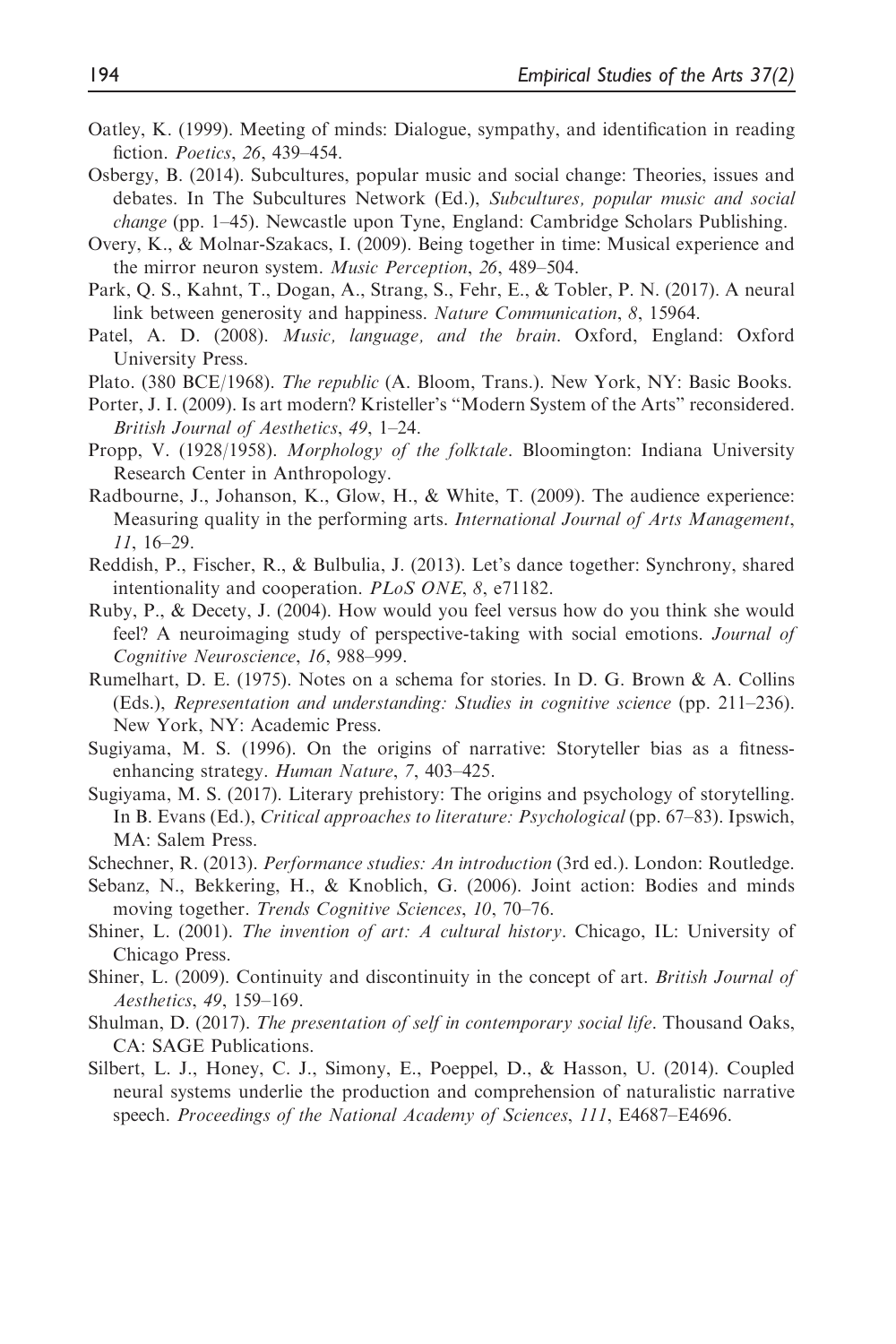- Smith, D., Schlaepfer, P., Major, K., Dyble, M., Page, A. E., Thompson, J., ... Migliano, A. B. (2017). Cooperation and the evolution of hunter-gatherer storytelling. Nature Communications, 8, 1853.
- Stanislavski, K. (1949). Building a character (E. R. Hapgood, Trans.). London, England: Routledge.
- Stein, N. L., & Glen, C. G. (1979). An analysis of story comprehension in elementary school children. In R. O. Freedle (Ed.), New directions in discourse processing: Vol. 2. Advances in discourse processes (pp. 53–120). Hillsdale, NJ: Erlbaum.
- Storm, W. (2016). Dramaturgy and dramatic character: A long view. Cambridge, England: Cambridge University Press.
- Strang, S., & Park, S. Q. (2017). Human cooperation and its underlying mechanisms. Current Topics in Behavioral Neurosciences, 30, 223–239.
- Strombach, T., Weber, B., Hangebrauk, Z., Kenning, P., Karipidis, I. I., Tobler, P. N., & Kalenscher, T. (2015). Social discounting involves modulation of neural value signals by temporoparietal junction. Proceedings of the National Academy of Sciences, 112, 1619–1624.
- Tan, S.-L., Spackman, M. P., & Wakefield, E. M. (2017). Effects of diegetic and non-diegetic music on viewers' interpretations of a film scene. Music Perception, 34, 605–623.
- Texier, P.-J., Porraz, G., Parkington, J., Rigaud, J.-P., Poggenpoel, C., Miller, C., . . . Verna, C. (2010). A Howiesons Poort tradition of engraving ostrich eggshell containers dated to 60,000 years ago at Diepkloof Rock Shelter, South Africa. Proceedings of the National Academy of Sciences, 107, 6180–6185.
- Tychsen, A., Hitchens, M., Brolund, T., & Kavakli, M. (2006). Live action role-playing games: Control, communication, storytelling, and MMORPG similarities. Games and Culture, 1, 252–275.
- Walton, K. L. (1990). Mimesis as make-believe: On the foundations of the representational arts. Cambridge, England: Harvard University Press.
- Weissner, P. W. (2014). Embers of society: Firelight talk among the Ju/'hoansi Bushmen. Proceedings of the National Academy of Sciences, 111, 14027–14035.
- Williams, R. (2004). Art theory: An historical introduction. Malden, MA: Blackwell.
- Wilshire, B. (1982). Role playing and identity: The limits of theatre as metaphor. Bloomington: Indiana University Press.
- White, R. (2003). Prehistoric art: The symbolic journey of humankind. New York, NY: Harry N. Abrams.
- Young, J. O. (2015). The ancient and modern system of the arts. *British Journal of* Aesthetics, 55, 1–17.
- Yuan, Y., Major-Giradin, J., & Brown, S. (2018). Storytelling is intrinsically mentalistic: A functional magnetic resonance imaging study of narrative production across modalities. Journal of Cognitive Neuroscience, 30, 1298–1314.

#### Author Biography

Steven Brown is the Director of the NeuroArts Lab and an associate professor in the Department of Psychology, Neuroscience & Behaviour at McMaster